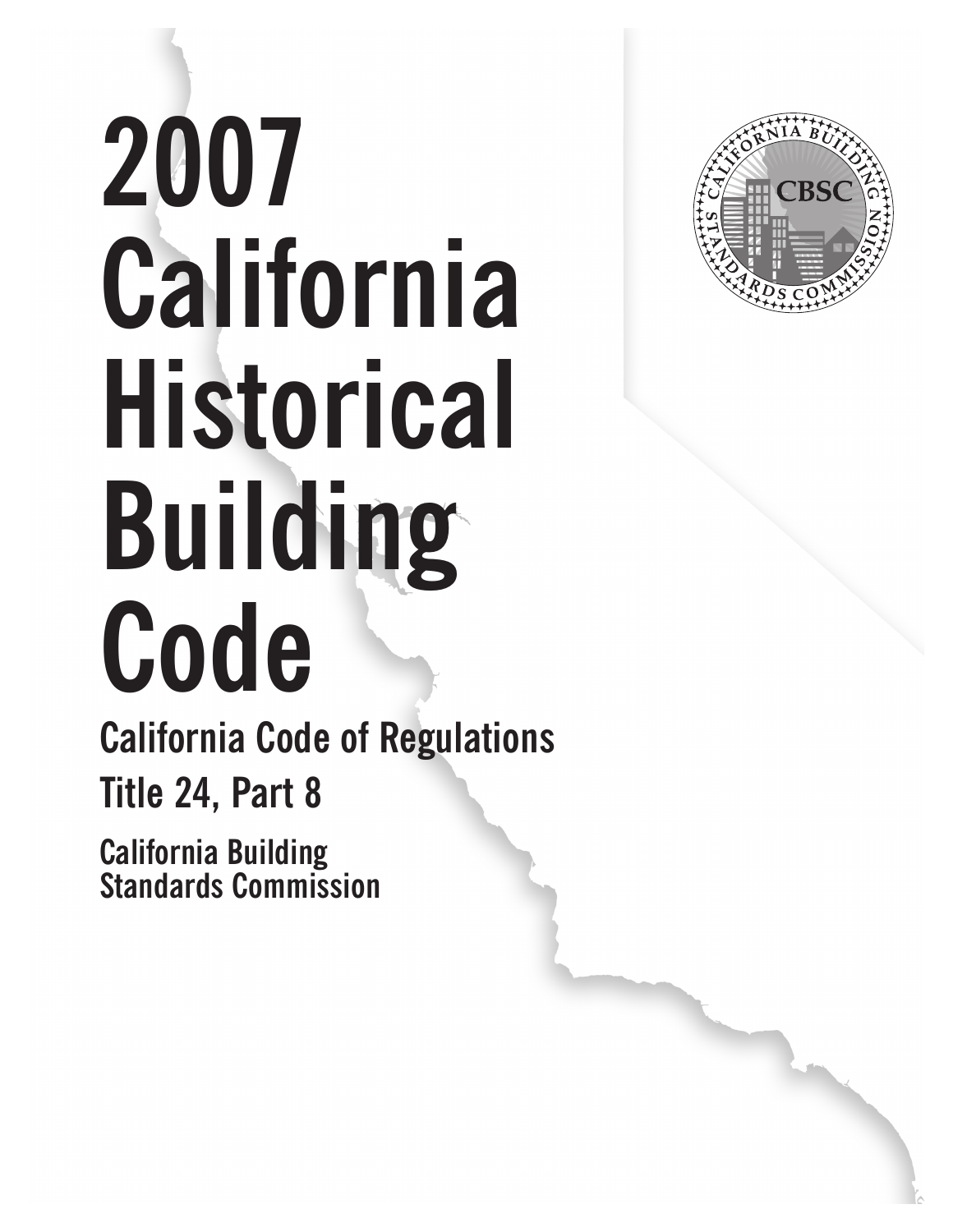2007 California Historical Building Code California Code of Regulations, Title 24, Part 8

First Printing: June 2007

ISBN 978-1-58001-546-2

Published by

#### **International Code Council**

500 New Jersey Avenue, NW, 6th Floor Washington, D.C. 20001 1-888-422-7233

#### COPYRIGHT © 2007

held by

### **California Building Standards Commission**

2525 Natomas Park Drive, Suite 130 Sacramento, California 95833-2936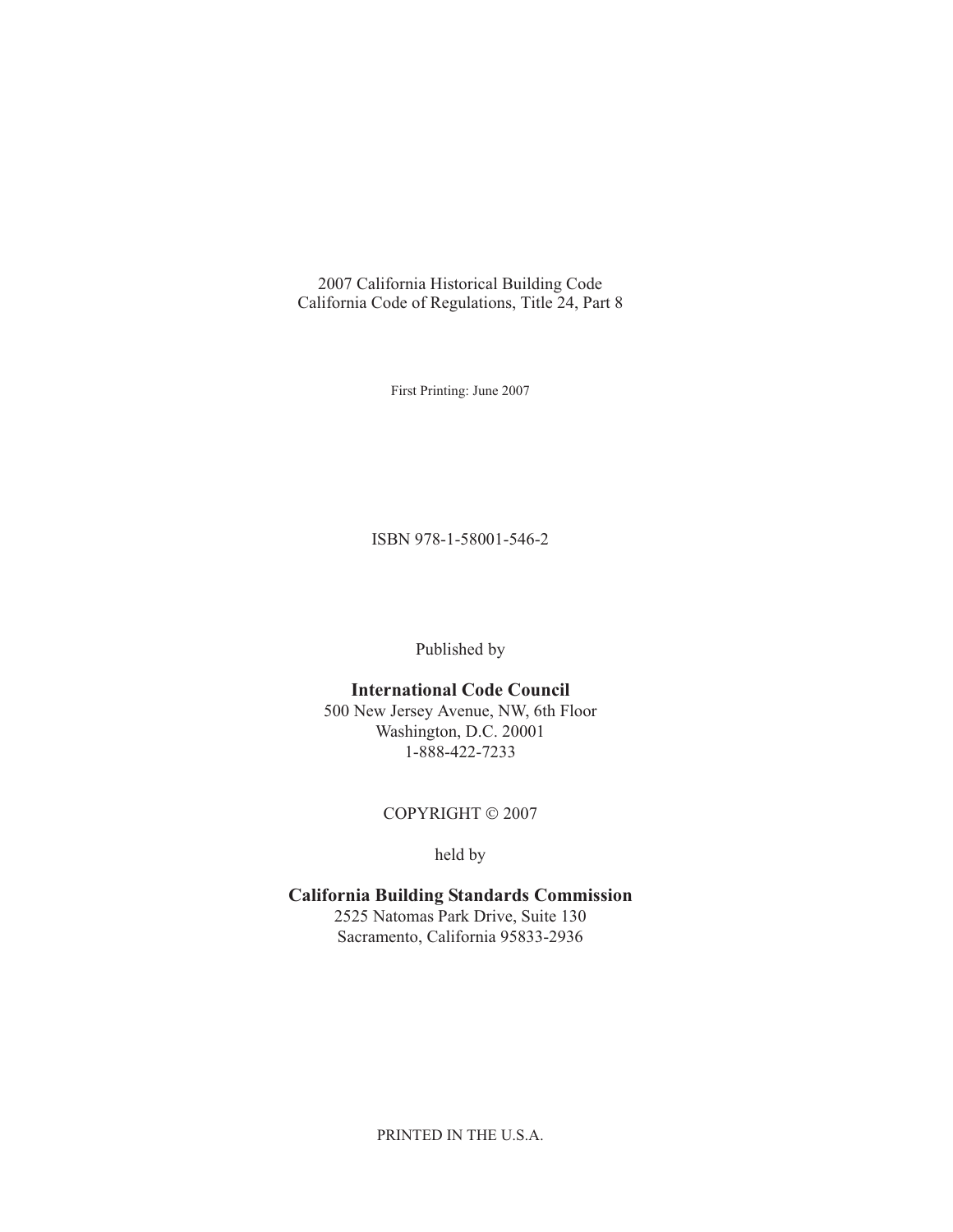## **PREFACE**

This document is the 8th of 12 parts of the official triennial compilation and publication of the adoptions, amendments and repeal of administrative regulations to *California Code of Regulations, Title 24,* also referred to as the *California Building Standards Code*. This part is known as the *California Historical Building Code*.

The *California Building Standards Code* is published in its entirety every three years by order of the California legislature, with supplements published in intervening years. The California legislature delegated authority to various state agencies, boards, commissions and departments to create building regulations to implement the State's statutes. These building regulations, or standards, have the same force of law, and take effect 180 days after their publication unless otherwise stipulated. The *California Building Standards Code* applies to occupancies in the State of California as annotated.

A city, county, or city and county may establish more restrictive building standards reasonably necessary because of local climatic, geological or topographical conditions. Findings of the local condition(s) and the adopted local building standard(s) must be filed with the California Building Standards Commission to become effective and may not be effective sooner than the effective date of this edition of the *California Building Standards Code*. Local building standards that were adopted and applicable to previous editions of the *California Building Standards Code* do not apply to this edition without appropriate adoption and the required filing.

Should you find publication (e.g., typographical) errors or inconsistencies in this code or wish to offer comments toward improving its format, please address your comments to:

> California Building Standards Commission 2525 Natomas Park Drive, Suite 130 Sacramento, CA 95833–2936 Phone: (916) 263–0916 Fax: (916) 263–0959

> > Web Page: www.bsc.ca.gov

For questions on California state agency amendments, please refer to the contact list on page vii.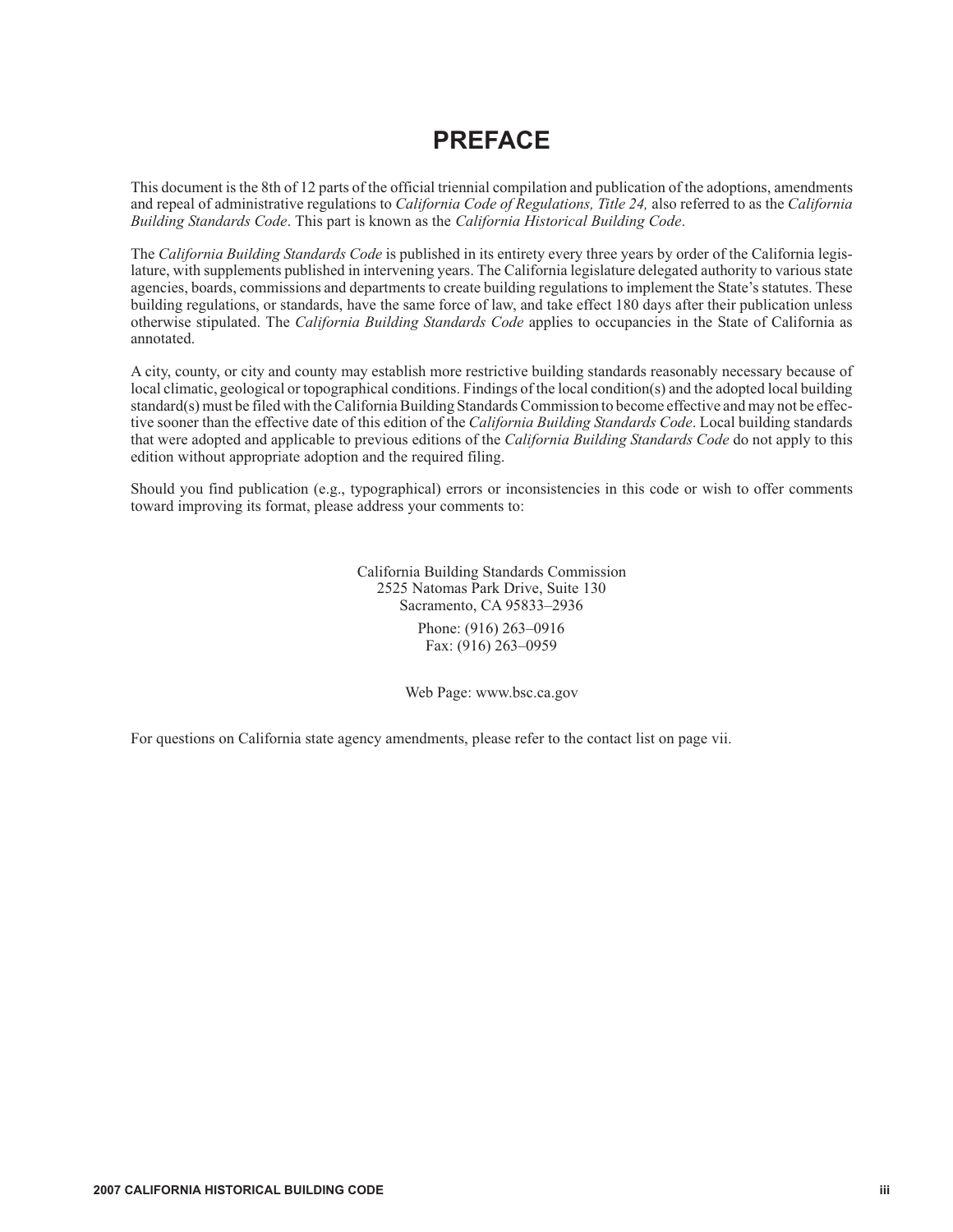## **PART 8 CONTAINS ALTERNATIVE REGULATIONS FOR QUALIFIED HISTORICAL BUILDINGS**

The *California Historical Building Code* (CHBC) is unique among state regulations. The authoring of the original CHBC required state agencies promulgating regulations for building construction to work in harmony with representatives of other design and construction disciplines. The result was a totally new approach to building codes for historical structures, which maintains currently acceptable life–safety standards.

These regulations are also unique in that they are performance oriented rather than prescriptive. The provisions of the CHBC are to be applied by the enforcing authority of every city, county, city and county, or state agency in permitting repairs, alterations and additions necessary for the preservation, rehabilitation, relocation, related construction, change of use or continued use of a qualified historical building.

The authority for use of the CHBC is vested in Sections 18950 through 18961 of the Health and Safety Code. Section 18954 states, "The building department of every city or county shall apply the provisions of alternative building standards and building regulations adopted by the CHBC Board pursuant to Section 18959.5 in permitting repairs, alterations and additions necessary for the preservation, restoration, rehabilitation, moving or continued use of an historical building or structure. A state agency shall apply the alternative building regulations adopted by the CHBC Board pursuant to Section 18959.5 in permitting repairs, alterations and additions necessary for the preservation, restoration, rehabilitation, moving or continued use of an historical building or structure."

However, be aware that in order to use the CHBC, the structure under consideration must be qualified by being designated as an historical building or structure. Section 18955 states, "For the purposes of this part, a qualified historical building or structure is any structure or collection of structures, and their associated sites deemed of importance to the history, architecture or culture of an area by an appropriate local or state governmental jurisdiction. This shall include structures on existing or future national, state or local historical registers or official inventories, such as the National Register of Historic Places, State Historical Landmarks, State Points of Historical Interest, and city or county registers or inventories of historical or architecturally significant sites, places, historic districts or landmarks."

The regulations of the CHBC have the same authority as state law and are to be considered as such. Liability is the same as for prevailing law.

The intent of the CHBC is to save California's architectural heritage by recognizing the unique construction problems inherent in historical buildings and by providing a code to deal with these problems.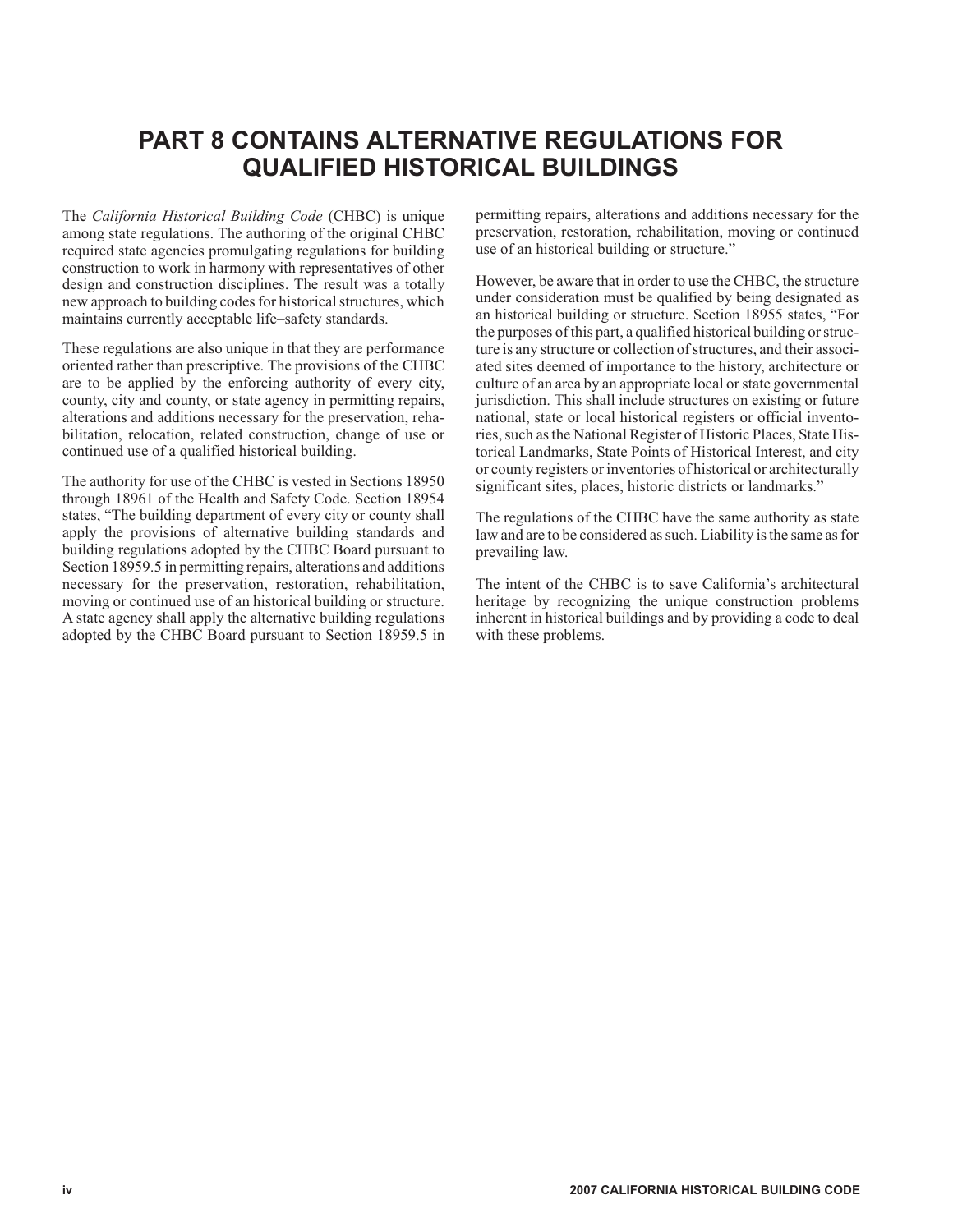## **HISTORICAL PREFACE**

The background of the *California Historical Building Code* can be traced to December 1973, when the State Department of Parks and Recreation published the California History Plan, Volume I, in which Recommendation No. 11 was proposed by the then California Landmarks Advisory Committee (later to become The State Historical Resources Commission). This proposal expressed a need for a new building code to meet the intent of protecting the public health and safety and also retain "enough flexibility to allow restoration of a Historic feature while still retaining its Historic integrity." No. 11 of this History Plan supported this need by stating that "... restoration ... is frequently made difficult by unnecessarily rigid interpretation of building... codes."

In March of 1974, the Landmarks Committee by resolution recommended that the Director of the State Department of Parks and Recreation and the State Architect initiate a study to develop this needed code. These two officials accepted this concept and jointly called a statewide meeting in Sacramento on May 14th of that year. Attending were representatives from both the public and private sectors, such as members of the building industry, design professions, local and state building officials, and others interested in this problem.

Out of this open conference, a steering committee was formed to explore in depth the ways and means of implementing the new historical building code concept. This ad hoc committee was chaired by a representative from the California Council, American Institute of Architects and composed of a comprehensive cross section of the professional organizations and government agencies concerned with design and code enforcement.

Meetings began late in 1974 and continued into early 1975. By April of that year, a legislative subcommittee of the ad hoc group drafted a sample bill for the proposed code and requested that it be carried by Senator James R. Mills, President Pro Tem-

pore of the Senate. After further development and refinement, the enacting legislation to create the authority for the code and an advisory board to prepare regulations to implement it (SB 927, Mills) was supported by both the legislature and the public. It was signed by the governor in September 1975, and became effective January 1, 1976.

The members of the advisory board, which were required by law to include local and state building officials, individuals from the building industry and design professions, as well as representatives from city and county governments, were appointed and held their first session in Sacramento, February 24, 1976. This Board's duties included the preparation of code regulations and the review of specific historic building cases, when officially requested by governing bodies.

Several of the Board's members were a part of the original ad hoc steering committee and thus provided a continuity and smooth transition from the inception of the code's philosophy to its pragmatic implementation in these performance–oriented regulations.

The first comprehensive regulations were codified in August and October 1979, after years of careful deliberation. Those regulations allowed all jurisdictions to utilize them at their discretion in replacing or modifying details of prevailing prescriptive codes.

Changes made in law in 1984 and 1991, and to the code, make the application of the *California Historical Building Code* statutes and regulations applicable for all agencies and at the discretion of the owner for local jurisdictions when dealing with qualified historical buildings.

These current performance regulations were adopted by the Board on June 23, 1998, and approved by the California Building Standards Commission on January 29, 2007.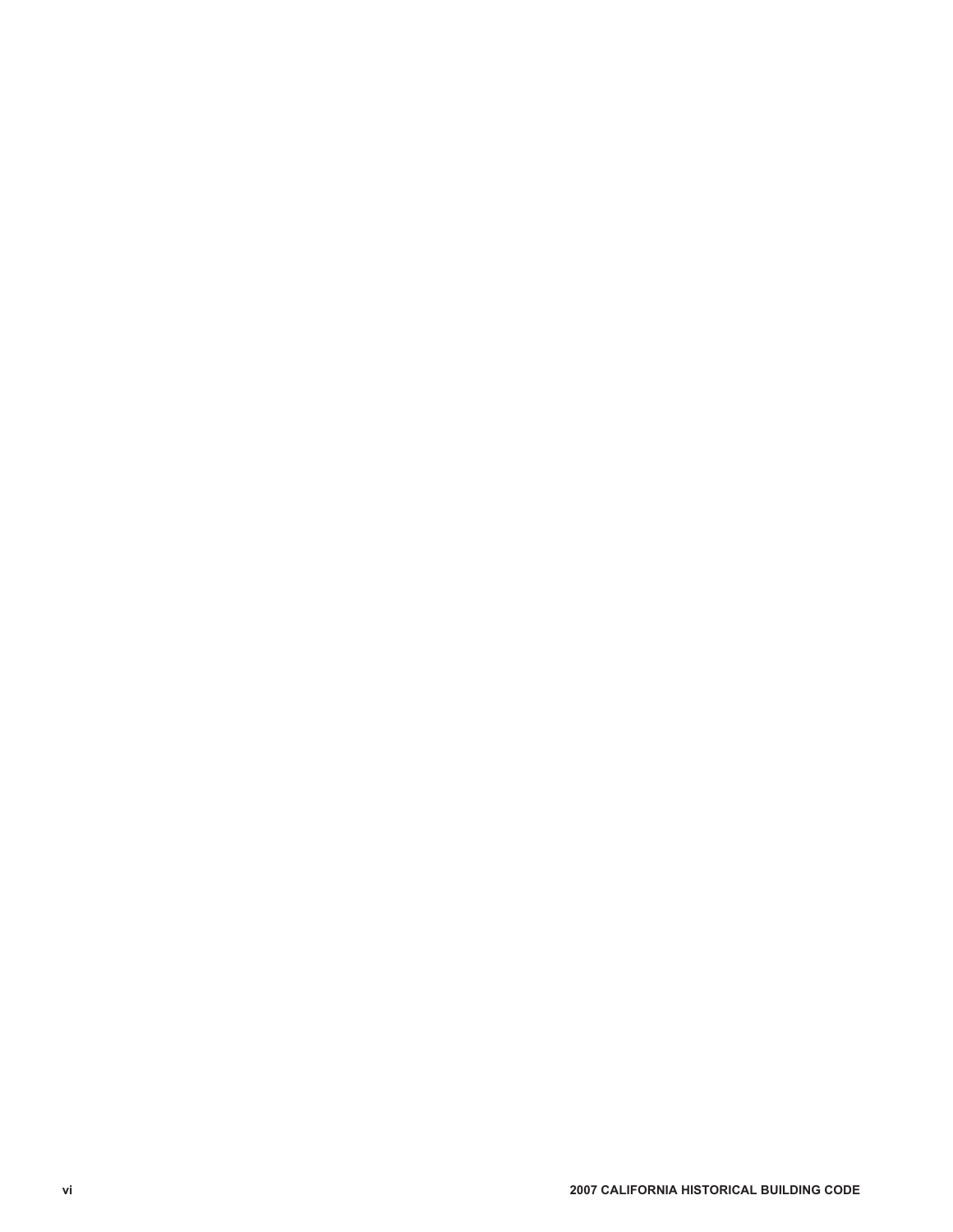## **CALIFORNIA CODE OF REGULATIONS, TITLE 24**

California Agency Information Contact List

#### **California Energy Commission**

| Energy Hotline (800) 772-3300<br><b>Building Efficiency Standards</b><br>Appliance Efficiency Standards<br><b>Compliance Manual/Forms</b> |
|-------------------------------------------------------------------------------------------------------------------------------------------|
| <b>California State Lands Commission</b>                                                                                                  |
| Marine Oil Terminals. (562) 499-6317                                                                                                      |
| <b>California State Library</b>                                                                                                           |
| Construction Standards. (916) 445-9604                                                                                                    |
| <b>Corrections Standards Authority</b>                                                                                                    |
| Local Adult Jail Standards (916) 324-1914<br>Local Juvenile Facility Standards (916) 324-1914                                             |
| <b>Department of Consumer Affairs-Acupuncture Board</b>                                                                                   |
| Office Standards (916) 445-3021                                                                                                           |
| <b>Department of Consumer Affairs-Board of Pharmacy</b>                                                                                   |
| Pharmacy Standards (916) 574-7900                                                                                                         |
| <b>Department of Consumer Affairs-Bureau of Barbering</b><br>and Cosmetology                                                              |
| Barber and Beauty Shop and<br>College Standards (916) 952-5210                                                                            |
| <b>Department of Consumer Affairs-Bureau of Home</b><br><b>Furnishings and Thermal Insulation</b>                                         |
| Insulation Testing Standards (916) 574-2041                                                                                               |
| <b>Department of Consumer Affairs-Structural Pest</b><br><b>Control Board</b>                                                             |
| Structural Standards (800) 737-8188                                                                                                       |
|                                                                                                                                           |
| <b>Department of Consumer Affairs-Veterinary</b><br><b>Medical Board</b>                                                                  |
| Veterinary Hospital Standards (916) 263-2610                                                                                              |
| <b>Department of Food and Agriculture</b>                                                                                                 |

#### **Department of Health Services**

| Organized Camps Standards (916) 449-5661       |  |  |  |
|------------------------------------------------|--|--|--|
| Public Swimming Pools Standards (916) 449-5661 |  |  |  |
|                                                |  |  |  |

#### **Department of Housing and Community Development**

| Residential-Hotels, Motels, Apartments<br>Single-Family Dwellings (916) 445-9471<br>Permanent Structures in Mobilehome<br>and Special Occupancy Parks (916) 445-0481<br>Factory-Built Housing, Manufactured<br>Housing and Commercial Modular (916) 445-3338<br>Mobile Homes—Permits & Inspections<br>Northern Region. (916) 255-2501<br>Southern Region. (951) 782-4420 |
|--------------------------------------------------------------------------------------------------------------------------------------------------------------------------------------------------------------------------------------------------------------------------------------------------------------------------------------------------------------------------|
| Employee Housing Standards (916) 445-9471                                                                                                                                                                                                                                                                                                                                |
| <b>Department of Water Resources</b>                                                                                                                                                                                                                                                                                                                                     |
| Gray Water Installations Standards (916) 651-9667                                                                                                                                                                                                                                                                                                                        |
| Division of the State Architect-Access Compliance                                                                                                                                                                                                                                                                                                                        |
| Access Compliance Standards (916) 445-8100                                                                                                                                                                                                                                                                                                                               |
| Division of the State Architect-Structural Safety                                                                                                                                                                                                                                                                                                                        |
| Public Schools Standards. $\ldots \ldots \ldots \ldots (916)$ 445-8100<br>Essential Services Building Standards (916) 445-8100                                                                                                                                                                                                                                           |
| <b>Division of the State Architect-State Historical</b><br><b>Building Safety Board</b>                                                                                                                                                                                                                                                                                  |
| Alternative Building Standards. (916) 445-8100                                                                                                                                                                                                                                                                                                                           |
| <b>Office of Statewide Health Planning and Development</b>                                                                                                                                                                                                                                                                                                               |
| Hospital Standards (916) 654-3139<br>Skilled Nursing Facility Standards (916) 654-3139<br>Clinic Standards 916) 654-3139                                                                                                                                                                                                                                                 |
| <b>Office of the State Fire Marshal</b>                                                                                                                                                                                                                                                                                                                                  |
| Code Development and Analysis. (916) 445-8200<br>Fire Safety Standards. $\ldots \ldots \ldots \ldots \ldots (916)$ 445-8200<br>Fireplace Standards $\ldots \ldots \ldots \ldots \ldots (916)445-8200$                                                                                                                                                                    |

Day Care Centers Standards . . . . . . . . . (916) 445-8200 Exit Standards ................ (916) 445-8200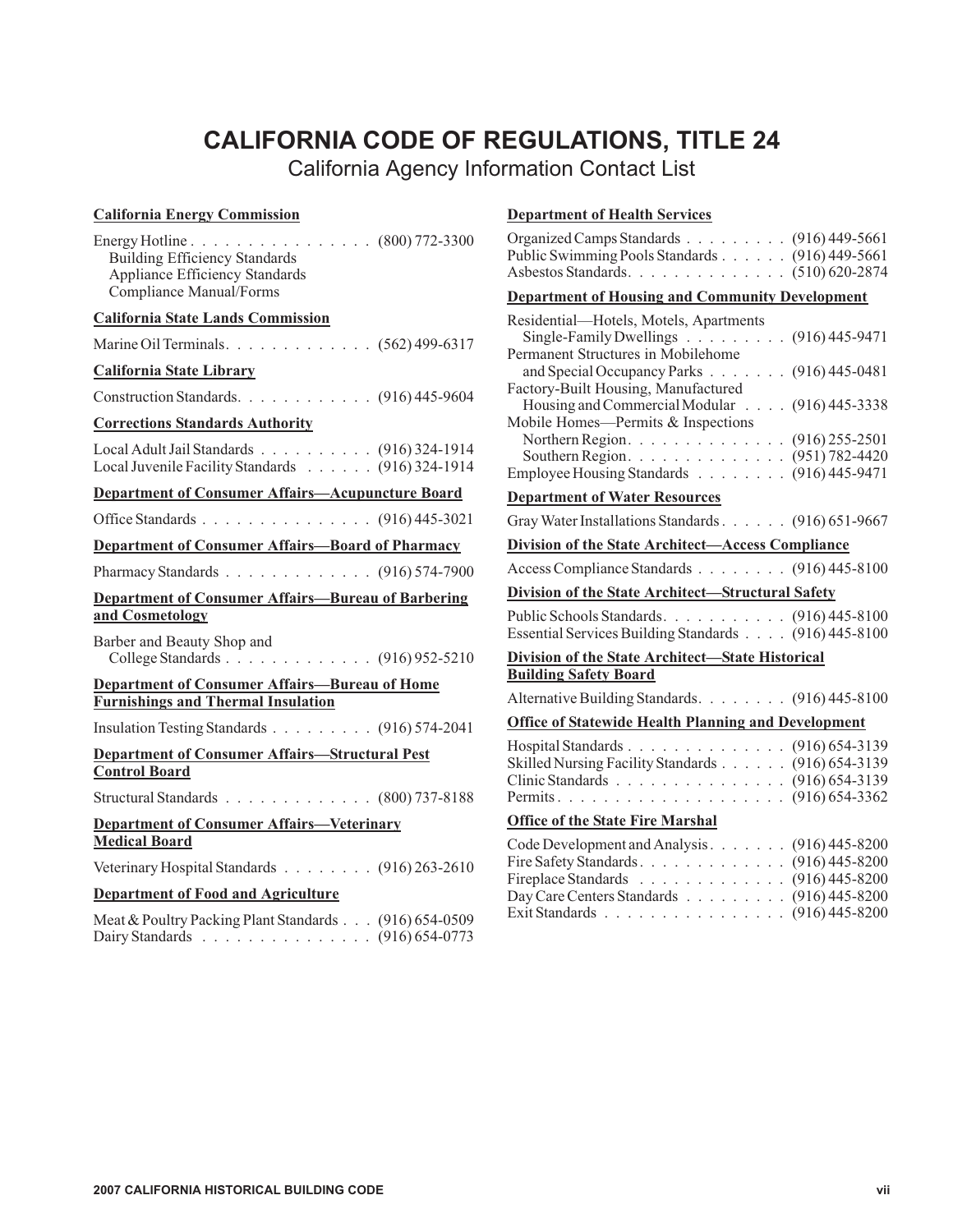# **HOW TO DETERMINE WHERE CHANGES HAVE BEEN MADE**

Symbols in the margins indicate where changes have been made or language has been deleted.



This symbol indicates that a change has been made.

This symbol indicates deletion of language.  $\geq$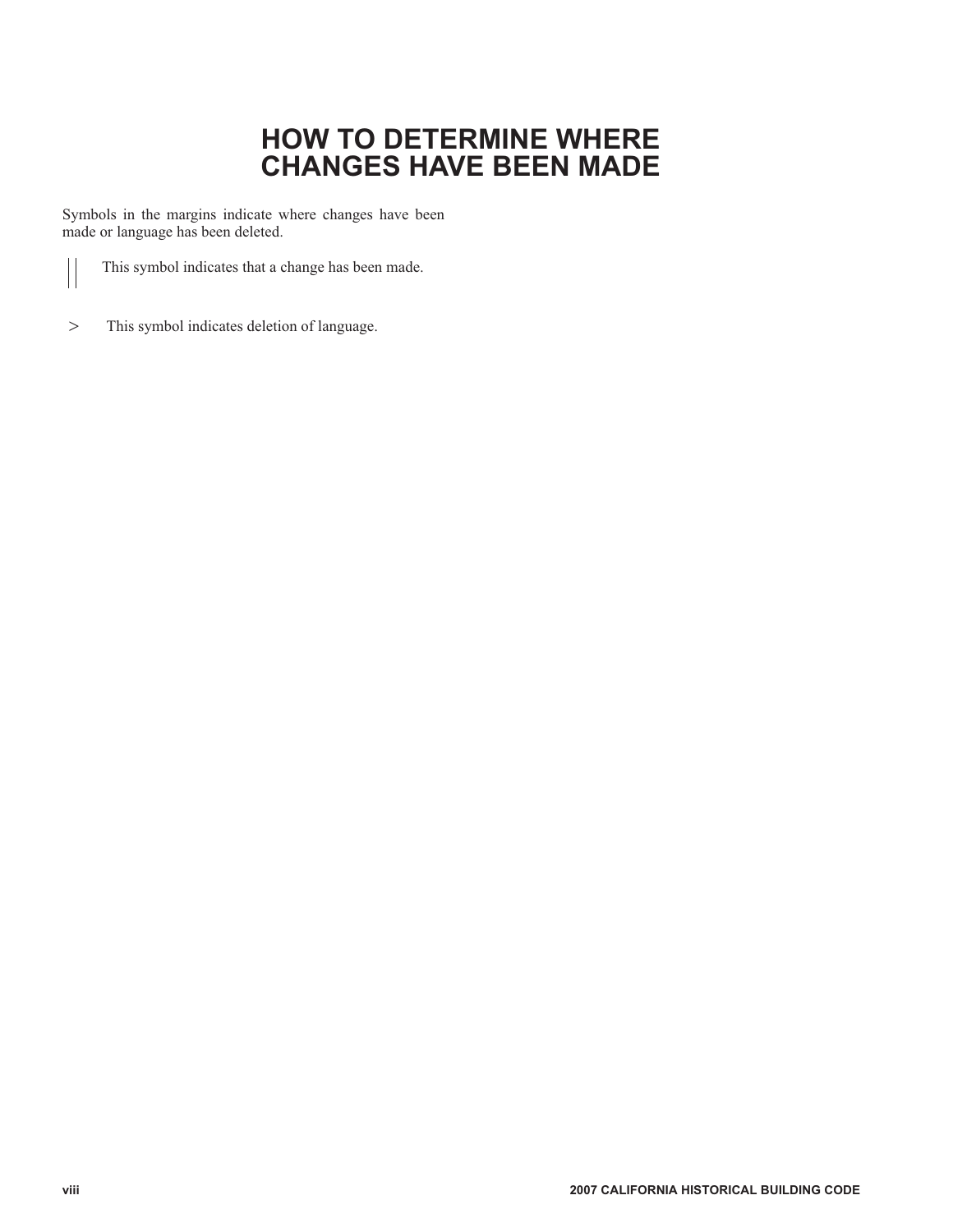## **TABLE OF CONTENTS**

|           | <b>CHAPTER 8-1 ADMINISTRATION 1</b>     |
|-----------|-----------------------------------------|
| Section   |                                         |
| $8 - 101$ |                                         |
| $8 - 102$ |                                         |
| $8 - 103$ | Organization and Enforcement1           |
| $8 - 104$ |                                         |
| $8 - 105$ | Construction Methods and Materials 2    |
| 8-106     |                                         |
|           | CHAPTER 8-2 DEFINITIONS  3              |
| Section   |                                         |
| $8 - 201$ |                                         |
|           | <b>CHAPTER 8-3 USE AND OCCUPANCY  5</b> |
| Section   |                                         |
| 8-301     |                                         |
| 8-302     |                                         |
| 8-303     |                                         |
|           | <b>CHAPTER 8-4 FIRE PROTECTION.  7</b>  |
| Section   |                                         |
| 8-401     |                                         |
| 8-402     | Fire-resistive Construction 7           |
| 8-403     |                                         |
| 8-404     |                                         |
| 8-405     |                                         |
| 8-406     |                                         |
| 8-407     |                                         |
| 8-408     |                                         |
| 8-409     |                                         |
| 8-410     | Automatic Sprinkler Systems 8           |
| 8-411     |                                         |
| 8-412     |                                         |
|           | CHAPTER 8-5 MEANS OF EGRESS. 9          |
| Section   |                                         |
| 8-501     |                                         |
| 8-502     |                                         |
| 8-503     | Escape or Rescue Windows and Doors  10  |
| 8-504     |                                         |
|           | CHAPTER 8-6 ACCESSIBILITY 11            |
| Section   |                                         |
| 8-601     |                                         |

#### **[CHAPTER 8-7 STRUCTURAL REGULATIONS . . 13](#page-22-0)**

Section

| 8-701 |                                           |
|-------|-------------------------------------------|
| 8-702 |                                           |
|       |                                           |
| 8-704 | Nonhistorical Additions and Nonhistorical |
|       |                                           |
|       |                                           |

#### **[CHAPTER 8-8 ARCHAIC MATERIALS AND](#page-24-0) METHODS OF CONSTRUCTION . . . . . . . . . 15**

| 8-801 |                                                |
|-------|------------------------------------------------|
| 8-802 | General Engineering Approaches 15              |
| 8-803 | Nonstructural Archaic Materials. 15            |
| 8-804 | Allowable Conditions for Specific Materials 15 |
| 8-805 |                                                |
| 8-806 |                                                |
| 8-807 |                                                |
| 8-808 |                                                |
| 8-809 |                                                |
| 8-810 |                                                |
| 8-811 |                                                |
| 8-812 |                                                |
|       |                                                |

# **[CHAPTER 8-9 MECHANICAL, PLUMBING AND](#page-28-0)**

| <b>ELECTRICAL REQUIREMENTS</b> 19 |  |  |  |  |  |  |  |  |  |  |  |
|-----------------------------------|--|--|--|--|--|--|--|--|--|--|--|
|-----------------------------------|--|--|--|--|--|--|--|--|--|--|--|

Section

| <b>CHAPTER 8-10 QUALIFIED HISTORICAL</b><br>DISTRICTS, SITES AND OPEN SPACES 23 |  |  |  |  |  |  |  |  |
|---------------------------------------------------------------------------------|--|--|--|--|--|--|--|--|
| Section                                                                         |  |  |  |  |  |  |  |  |
|                                                                                 |  |  |  |  |  |  |  |  |
|                                                                                 |  |  |  |  |  |  |  |  |
|                                                                                 |  |  |  |  |  |  |  |  |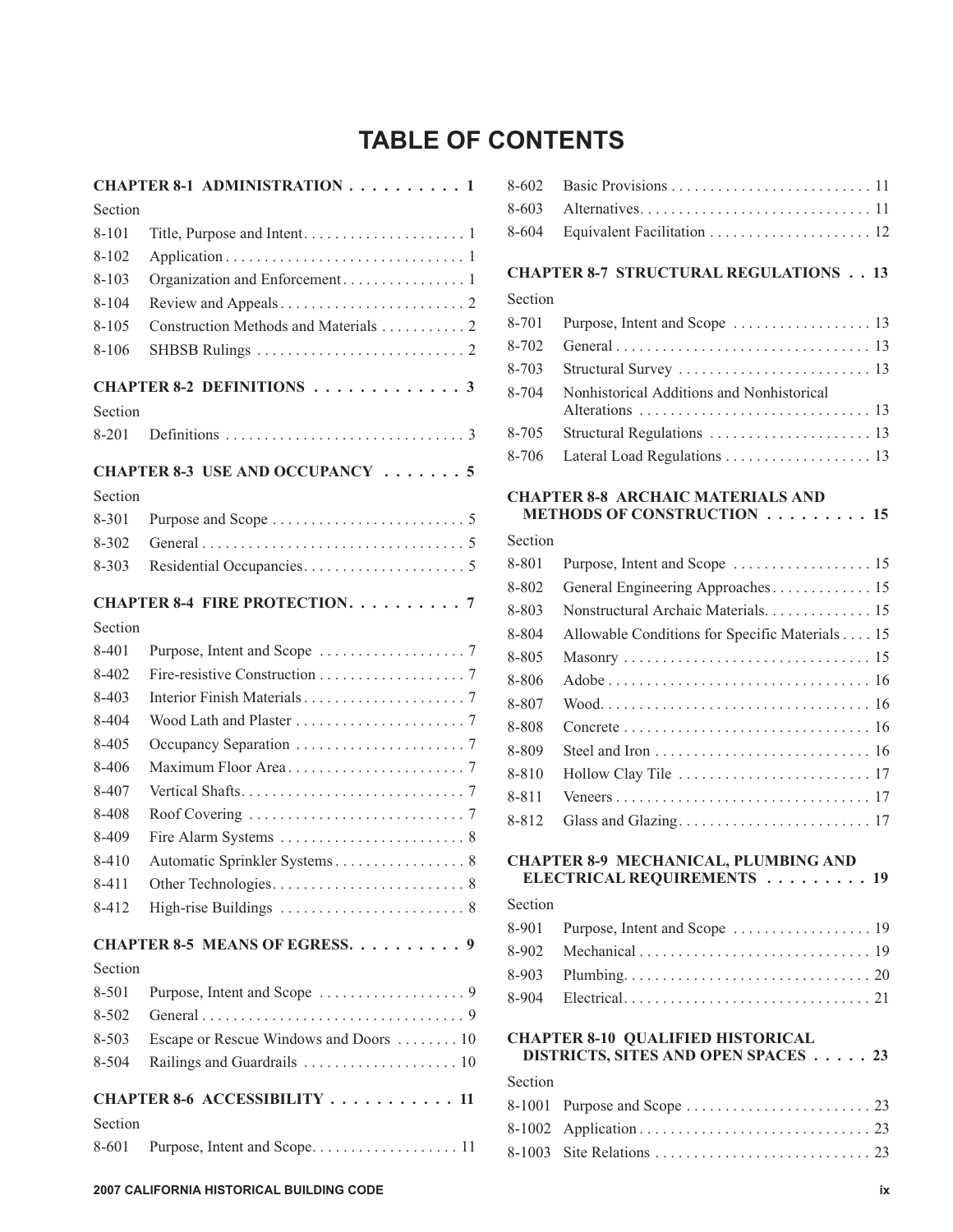| HISTORY NOTE APPENDIX $\ldots \ldots \ldots \ldots \ldots$ 29 |  |  |  |  |  |  |  |
|---------------------------------------------------------------|--|--|--|--|--|--|--|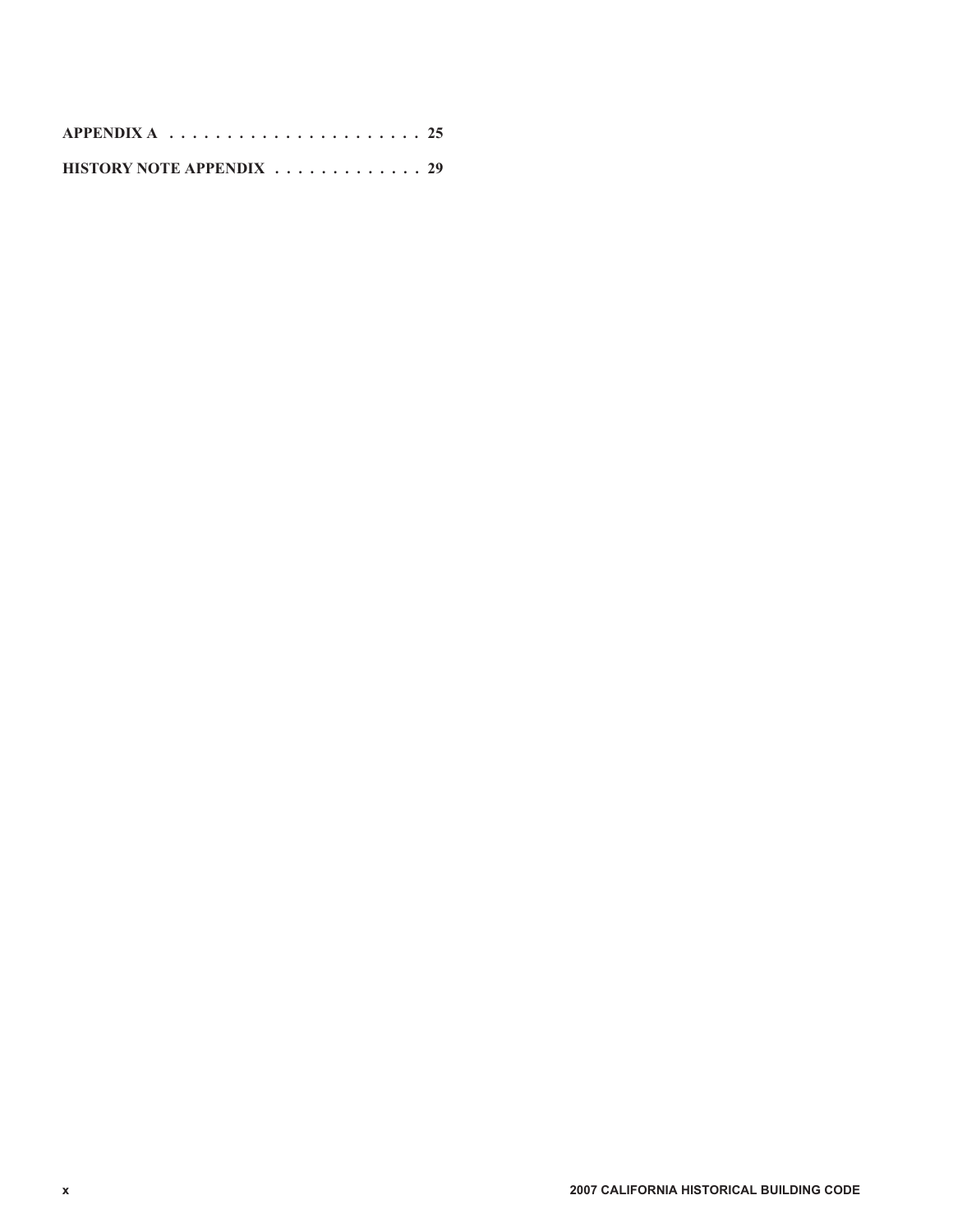## **CHAPTER 8-1 ADMINISTRATION**

<span id="page-10-0"></span>Note: The *California Historical Building Code*, Part 8 of Title 24, governs for all qualified historical buildings or properties in the State of California.

#### **SECTION 8-101 TITLE, PURPOSE AND INTENT**

**8-101.1 Title.** These regulations shall be known as the *California Historical Building Code* and will be referred to herein as "the CHBC."

**8-101.2 Purpose.** The purpose of the CHBC is to provide regulations for the preservation, restoration, rehabilitation, relocation or reconstruction of buildings or properties designated as qualified historical buildings or properties (Chapter 8-2). The CHBC is intended to provide solutions for the preservation of qualified historical buildings or properties, to promote sustainability, to provide access for persons with disabilities, to provide a cost-effective approach to preservation, and to provide for the reasonable safety of the occupants or users. The CHBC requires enforcing agencies to accept solutions that are reasonably equivalent to the regular code (as defined in Chapter 8-2) when dealing with qualified historical buildings or properties.

**8-101.3 Intent.** The intent of the CHBC is to facilitate the preservation and continuing use of qualified historical buildings or properties while providing reasonable safety for the building occupants and access for persons with disabilities.

#### **SECTION 8-102 APPLICATION**

**8-102.1 Application.** The CHBC is applicable to all issues regarding code compliance for qualified historical buildings or properties. The CHBC may be used in conjunction with the regular code to provide solutions to facilitate the preservation of qualified historical buildings or properties. The CHBC shall be used by any agency with jurisdiction and whenever compliance with the code is required for qualified historical buildings or properties.

- 1. The state or local enforcing agency shall apply the provisions of the CHBC in permitting repairs, alterations and additions necessary for the preservation, restoration, reconstruction, rehabilitation, relocation or continued use of a qualified historical building or property when so elected by the private property owner.
- 2. **State agencies.** All state agencies shall apply the provisions of the CHBC in permitting repairs, alterations and additions necessary for the preservation, restoration, rehabilitation, safety, relocation, reconstruction or continued use of qualified historical buildings or properties.

**8-102.1.1 Additions, alterations and repairs.** It is the intent of the CHBC to allow nonhistorical expansion or addition to a qualified historical building or property, provided nonhistorical additions shall conform to the requirements of the regular code. See Chapter 8-2.

**8-102.1.2 Relocation.** Relocated qualified historical buildings or properties shall be sited to comply with the regular code or with the solutions listed in the CHBC. Nonhistorical new construction related to relocation shall comply with the regular code. Reconstruction and restoration related to relocation is permitted to comply with the provisions in the CHBC.

**8-102.1.3 Change of occupancy.** For change of use or occupancy, see Chapter 8-3, Use and Occupancy.

**8-102.1.4 Continued use.** Qualified historical buildings or properties may have their existing use or occupancy continued if such use or occupancy conformed to the code or to the standards of construction in effect at the time of construction, and such use or occupancty does not constitute a distinct hazard to life safety as defined in the CHBC.

**8-102.1.5 Unsafe buildings or properties.** When a qualified historical building or property is determined to be unsafe as defined in the regular code, the requirements of the CHBC are applicable to the work necessary to correct the unsafe conditions. Work to remediate the buildings or properties need only address the correction of the unsafe conditions, and it shall not be required to bring the entire qualified historical building or property into compliance with regular code.

**8-102.1.6 Additional work.** Qualified historical buildings or properties shall not be subject to additional work required by the regular code, regulation or ordinance beyond that required to complete the work undertaken. Certain exceptions for accessibility and for distinct hazards exist by mandate and may require specific action, within the parameters of the CHBC.

#### **SECTION 8-103 ORGANIZATION AND ENFORCEMENT**

**8-103.1 Authority.** The state or local enforcing agency, pursuant to authority provided under Section 18954 of the Health and Safety Code, shall administer and enforce the provisions of the CHBC in permitting repairs, alterations and additions necessary for the preservation, restoration, reconstruction, rehabilitation, relocation or continued use of a qualified historical building or property.

**8-103.2 State enforcement.** All state agencies pursuant to authority provided under Section 18954 and Section 18961 of the Health and Safety Code shall administer and enforce the CHBC with respect to qualified historical buildings or properties under their respective jurisdiction.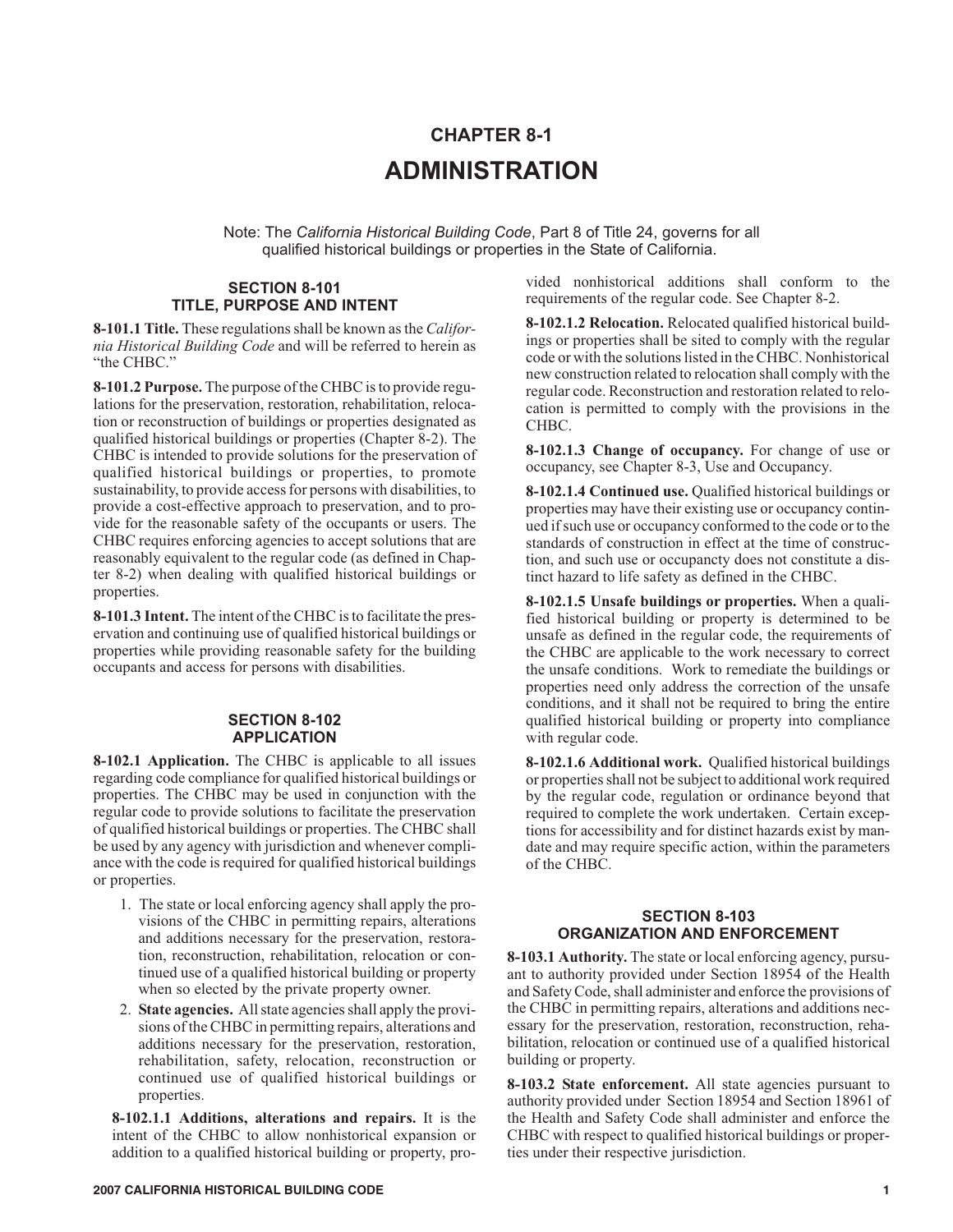<span id="page-11-0"></span>**8-103.3 Liability.** Prevailing law regarding immunity of building officials is unaffected by the use and enforcement of the CHBC.

#### **SECTION 8-104 REVIEW AND APPEALS**

**8-104.1 State Historical Building Safety Board (SHBSB).** In order to provide for interpretation of the provisions of the CHBC and to hear appeals, the SHBSB shall act as an appeal and review body to state and local agencies or any affected party.

**8-104.2 SHBSB review.** When a proposed design, material or method of construction is being considered by the enforcing agency, the agency chief, the building official or the local board of appeals may file a written request for opinion to the SHBSB for its consideration, advice or findings. In considering such request, the SHBSB may seek the advice of other appropriate private or public boards, individuals, or state or local agencies. The SHBSB shall, after considering all of the facts presented, including any recommendation of other appropriate boards, agencies or other parties, determine if, for the purpose intended, the proposal is reasonably equivalent to that allowed by these regulations in proposed design, material or method of construction, and it shall transmit such findings and its decision to the enforcing agency for its application. The Board may recover the costs of such reviews and shall report the decision in printed form, copied to the California Building Standards Commission.

**8-104.2.1 State agencies.** All state agencies with ownership of, or that act on behalf of state agency owners of, qualified historical buildings or properties, shall consult and obtain SHBSB review prior to taking action or making decisions or appeals that affect qualified historical buildings or properties, per Section 18961 of the Health and Safety Code.

**8-104.2.2 Imminent threat.** Where an emergency is declared and a qualified historical building or property is declared an imminent threat to life and safety, the state agency assessing such a threat shall consult with the SHBSB before any demolition is undertaken, per Section 18961 of the Health and Safety Code.

**8-104.3 SHBC appeals.** If any local agency administering and enforcing the CHBC or any person adversely affected by any regulation, rule, omission, interpretation, decision or practice of the agency enforcing the CHBC wishes to appeal the issue for resolution to the SHBSB, either of these parties may appeal directly to the Board. The Board may accept the appeal only if it determines that issues involved are of statewide significance. The Board may recover the costs of such reviews and shall make available copies of decisions in printed form at cost, copied to the California Building Standards Commission.

**8-104.4 Local agency fees.** Local agencies, when actively involved in the appeal, may also charge affected persons reasonable fees not to exceed the cost of obtaining reviews and appeals from the Board.

#### **SECTION 8-105 CONSTRUCTION METHODS AND MATERIALS**

**8-105.1 Repairs.** Repairs to any portion of a qualified historical building or property may be made in-kind with historical materials and the use of original or existing historical methods of construction, subject to conditions of the CHBC. (See Chapter 8-8.)

**8-105.2 Solutions to the** *California Historical Building Code***.** Solutions provided in the CHBC, or any other acceptable regulation or methodology of design or construction and used in whole or in part, with the regular code, or with any combination of the regular code and the CHBC, shall be allowed. The CHBC does not preclude the use of any proposed alternative or method of design or construction not specifically prescribed or otherwise allowed by these regulations. Any alternative may be submitted for evaluation to the appropriate enforcing agency for review and acceptance. The enforcing agency may request that sufficient evidence or proof be submitted to substantiate any claims that may be made regarding such solutions. Any alternative offered in lieu of that prescribed or allowed in the CHBC shall be reasonably equivalent in quality, strength, effectiveness, durability and safety to that of the CHBC.

#### **SECTION 8-106 SHBSB RULINGS**

**8-106.1 General.** Rulings of the SHBSB (i.e., formal appeals, case decisions, code interpretations and administrative resolutions, etc.) that are issues of statewide application are required to be submitted to the California Building Standards Commission in printed form. These rulings may be used to provide guidance for similar cases or issues.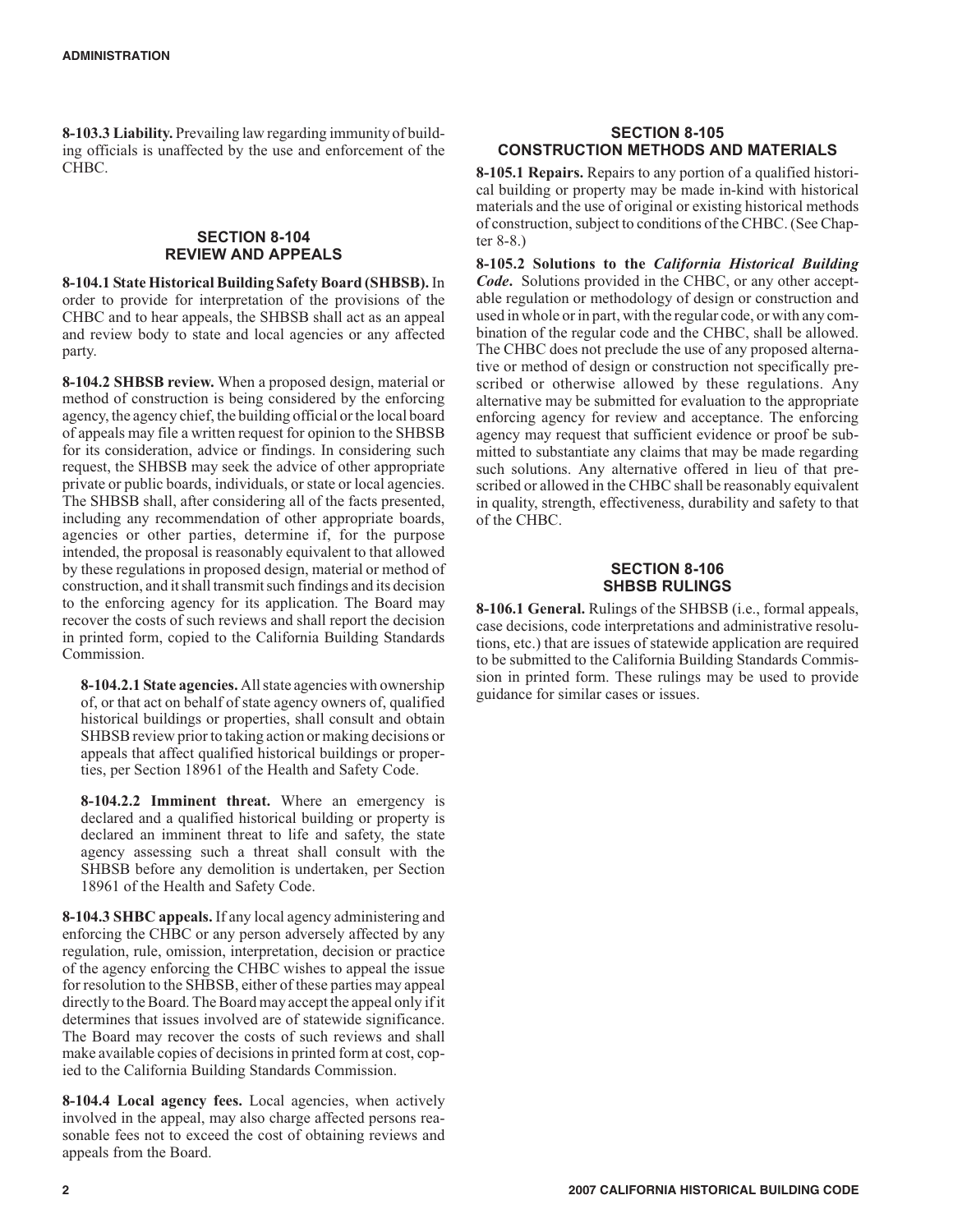# **CHAPTER 8-2 DEFINITIONS**

#### **SECTION 8-201 DEFINITIONS**

<span id="page-12-0"></span>For the purpose of the CHBC, certain terms and phrases, words and their derivatives shall be construed as specified in this chapter. Additional definitions and/or terms may appear in the various other chapters relative to terms or phrases primarily applicable thereto. Any reference to "authority having jurisdiction" does not necessarily preclude the appellate process of Section 8-104.3.

**ADDITION.** A nonhistorical extension or increase in floor area or height of a building or property.

**ALTERATION.** Amodification to a qualified historical building or property that affects the usability of the building or property, or part thereof. Alterations include, but are not limited to, remodeling, renovation, rehabilitation, reconstruction, historical restoration, changes or rearrangement of the structural parts or elements, and changes or rearrangements in the plan configuration of walls and full-height partitions.

**BUILDING STANDARD.** Any guideline, regulation or code that may be applied to a qualified historical building or property.

**CHARACTER-DEFINING FEATURE.** Those visual aspects and physical elements that comprise the appearance of a historical building or property, and that are significant to its historical, architectural and cultural values, including the overall shape of the historical building or property, its materials, craftsmanship, decorative details, interior spaces and features, as well as the various aspects of its site and environment.

**CULTURALRESOURCE.** Building, site, property, object or district evaluated as having significance in prehistory or history.

**DISTINCT HAZARD.** Any clear and evident condition that exists as an immediate danger to the safety of the occupants or public right of way. Conditions that do not meet the requirements of current regular codes and ordinances do *not,* of themselves, constitute a distinct hazard. Section 8-104.3, SHBC appeals, remains applicable.

**ENFORCING AGENCY,** Authority Having Jurisdiction, Local Agency with Jurisdiction. An entity with the responsibility for regulating, enforcing, reviewing or otherwise that exerts control of or administration over the process of gaining permits, approvals, decisions, variances, appeals for qualified historical buildings or properties.

**EXIT LADDER DEVICE.** An exit ladder device is a permanently installed, fixed, folding, retractable or hinged ladder intended for use as a means of emergency egress from areas of the second or third stories. Unless approved specifically for a longer length, the ladder shall be limited to 25 feet (7620 mm) in length. Exit ladders are permitted where the area served by the ladder has an occupant load less than 10 persons.

**FIRE HAZARD.** Any condition which increases or may contribute to an increase in the hazard or menace of fire to a greater degree than customarily recognized by the authority having jurisdiction, or any condition or act which could obstruct, delay, hinder or interfere with the operations of firefighting personnel or the egress of occupants in the event of fire. Section 8-104.3, SHBC appeals, remains applicable.

**HISTORICAL FABRIC OR MATERIALS.** Original and later-added historically significant construction materials, architectural finishes or elements in a particular pattern or configuration which form a qualified historical property, as determined by the authority having jurisdiction.

**HISTORICAL SIGNIFICANCE.** Importance for which a property has been evaluated and found to be historical, as determined by the authority having jurisdiction.

**IMMINENT THREAT.** Any condition within or affecting a qualified historical building or property which, in the opinion of the authority having jurisdiction, would qualify a building or property as dangerous to the extent that the life, health, property or safety of the public, its occupants or those performing necessary repair, stabilization or shoring work are in immediate peril due to conditions affecting the building or property. Potential hazards to persons using, or improvements within, the right-of-way may not be construed to be "imminent threats" solely for that reason if the hazard can be mitigated by shoring, stabilization, barricades or temporary fences.

**INTEGRITY.** Authenticity of a building or property's historical identity, evidenced by the survival of physical characteristics that existed during the property's historical or prehistorical period of significance.

**LIFE-SAFETY EVALUATION.** An evaluation of the life-safety hazards of a qualified historical building or property based on procedures similar to those contained in NFPA 909, *Standard for the Protection of Cultural Resources, Appendix B, Fire Risk Assessment in Heritage Premises.*

**LIFE SAFETY HAZARD.** See Distinct Hazard.

**PERIOD OF SIGNIFICANCE.** The period of time when a qualified historical building or property was associated with important events, activities or persons, or attained the characteristics for its listing or registration.

**PRESERVATION.** The act or process of applying measures necessary to sustain the existing form, integrity and materials of a qualified historical building or property. Work, including preliminary measures to protect and stabilize the property, generally focuses upon the ongoing maintenance and repair of historic materials and features rather than extensive replacement and new construction. New exterior additions are not within the scope of this treatment; however, the limited and sensitive upgrading of mechanical, electrical and plumbing systems and other code-related work to make properties functional is appropriate within a preservation project.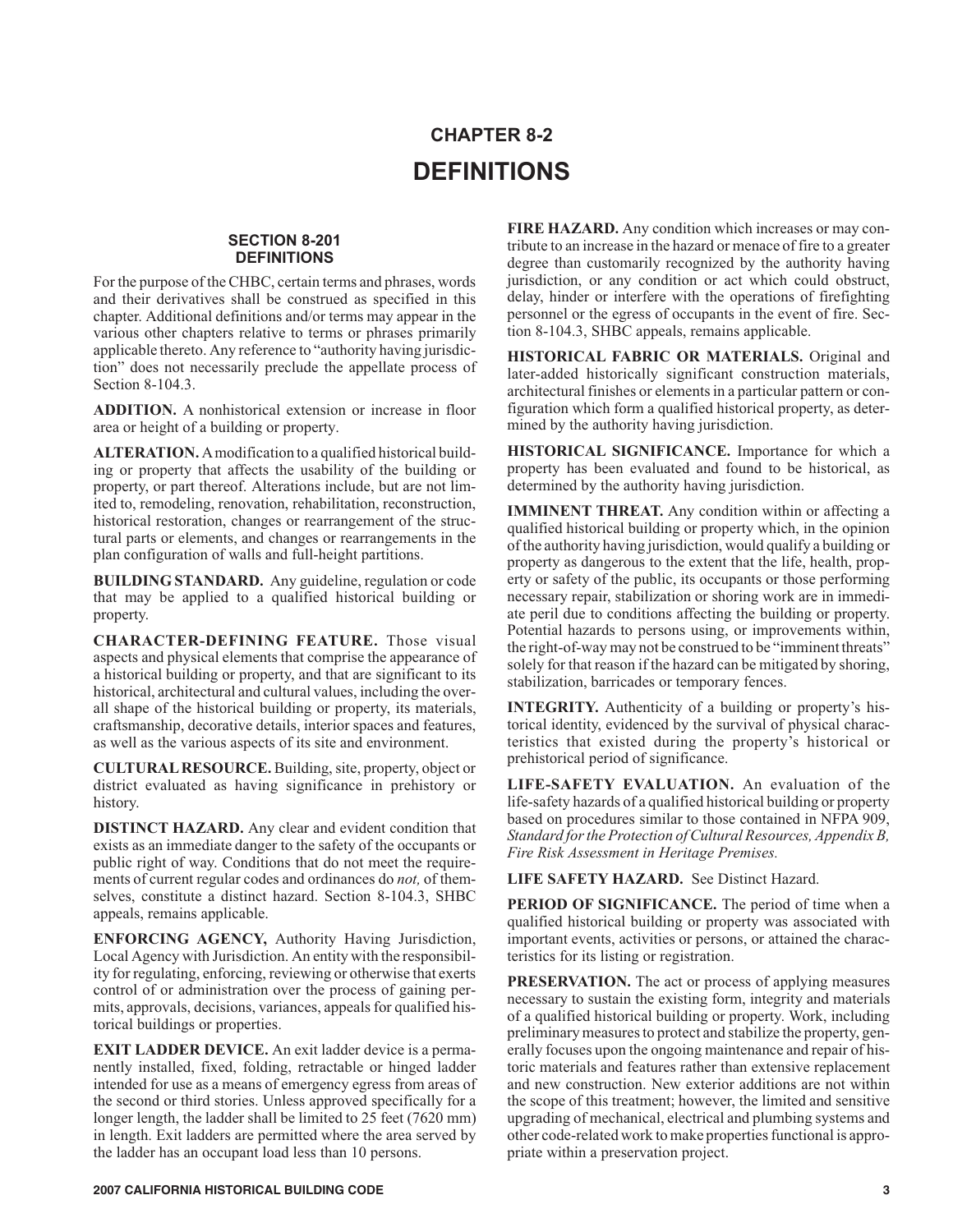#### **QUALIFIED HISTORICAL BUILDING OR PROP-**

**ERTY.** As defined in Health and Safety Code Section 18955 as "Qualified Historical Building or Property." Any building, site, object, place, location, district or collection of structures, and their associated sites, deemed of importance to the history, architecture or culture of an area by an appropriate local, state or federal governmental jurisdiction. This shall include historical buildings or properties on, or determined eligible for, national, state or local historical registers or inventories, such as the National Register of Historic Places, California Register of Historical Resources, State Historical Landmarks, State Points of Historical Interest, and city or county registers, inventories or surveys of historical or architecturally significant sites, places or landmarks.

**RECONSTRUCTION.** The act or process of depicting, by means of new construction, the form, features and detailing of a nonsurviving site, landscape, building, property or object for the purpose of replicating its appearance at a specific period of time.

**REGULAR CODE.** The adopted regulations that govern the design and construction or alteration of nonhistorical buildings and properties within the jurisdiction of the enforcing agency.

**REHABILITATION.** The act or process of making possible a compatible use for qualified historical building or property through repair, alterations and additions while preserving those portions or features which convey its qualified historical, cultural or architectural values.

**RELOCATION.** The act or process of moving any qualified historical building or property or a portion of a qualified historical building or property to a new site, or a different location on the same site.

**REPAIR.** Renewal, reconstruction or renovation of any portion of an existing property, site or building for the purpose of its continued use.

**RESTORATION.** The act or process of accurately depicting the form, features and character of a qualified building or property as it appeared at a particular period of time by the means of the removal of features from other periods in its history and reconstruction of missing features from the restoration period. The limited and sensitive upgrading of mechanical, electrical and plumbing systems and other code-required work to make properties functional is appropriate within a restoration project.

**STRUCTURE.** That which is built or constructed, an edifice or a building of any kind, or any piece of work artificially built up or composed of parts joined together in some definite manner.

**TREATMENT.** An act of work to carry out preservation, restoration, stabilization, rehabilitation or reconstruction.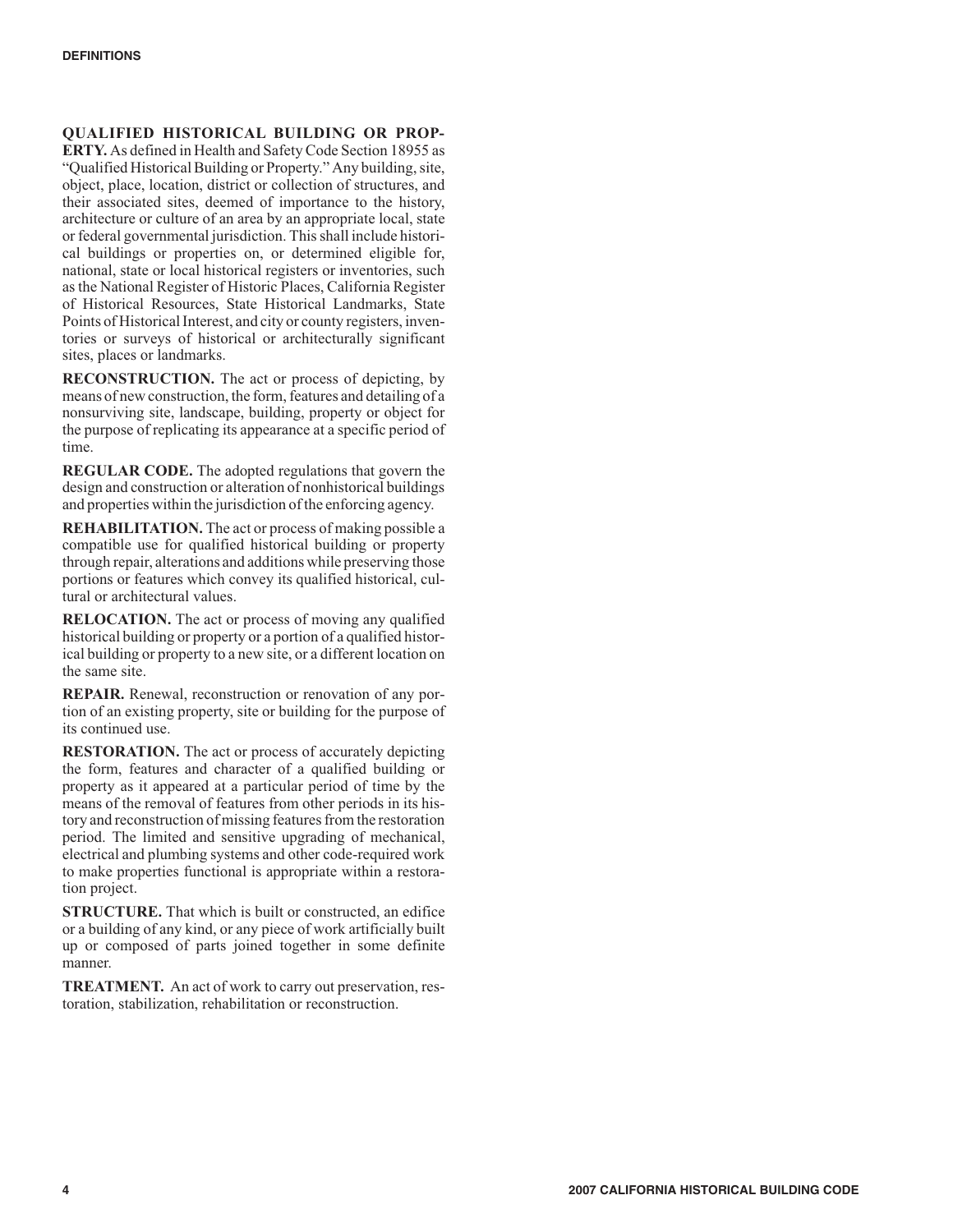# **CHAPTER 8-3 USE AND OCCUPANCY**

#### **SECTION 8-301 PURPOSE AND SCOPE**

<span id="page-14-0"></span>**8-301.1 Purpose.** The purpose of the CHBC is to provide regulations for the determination of occupancy classifications and conditions of use for qualified historical buildings or properties.

**8-301.2 Scope.** Every qualified historical building or property for which a permit or approval has been requested shall be classified prior to permit issuance according to its use or the character of its occupancy in accordance with the regular code and applicable provisions of this chapter.

#### **SECTION 8-302 GENERAL**

**8-302.1 Existing use.** The use or character of occupancy of a qualified historical building or property, or portion thereof, shall be permitted to continue in use regardless of any period of time in which it may have remained unoccupied or in other uses, provided such building or property otherwise conforms to all applicable requirements of the CHBC.

**8-302.2 Change in occupancy.** The use or character of the occupancy of a qualified historical building or property may be changed from or returned to its historical use or character, provided the qualified historical building or property conforms to the requirements applicable to the new use or character of occupancy as set forth in the CHBC. Such change in occupancy shall not mandate conformance with new construction requirements as set forth in regular code.

**8-302.3 Occupancy separations.** Required occupancy separations of more than one hour may be reduced to one-hour fire-resistive construction with all openings protected by not less than three-fourths-hour fire-resistive assemblies of the self-closing or automatic-closing type when the building is provided with an automatic sprinkler system throughout the entire building in accordance with Section 8-410.4. Doors equipped with automatic-closing devices shall be of a type which will function upon activation of a device which responds to products of combustion other than heat.

Required occupancy separations of one hour may be omitted when the building is provided with an automatic sprinkler system throughout.

**8-302.4 Maximum floor area.** Regardless of the use or character of occupancy, the area of a one-story qualified historical building or property may have, but shall not exceed, a floor area of  $15,000$  square feet (1393.5 m<sup>2</sup>) unless such an increase is otherwise permitted in regular code. Multistory qualified historical buildings (including basements and cellars) shall be in accordance with regular code requirements.

**Exception:** Historical buildings may be unlimited in floor area without fire-resistive area separation walls:

1. When provided with an automatic sprinkler, or

2. Residential occupancies of two stories or less when provided with a complete fire alarm and annunciation system and where the exiting system conforms to regular code.

**8-302.5 Maximum height.** The maximum height and number of stories of a qualified historical building or property shall not be limited because of construction type, provided such height or number of stories does not exceed that of its historical design.

**8-302.5.1 High-rise buildings.** Occupancies B, F-1, F-2 or S in high-rise buildings with floors located more than 75 feet above the lowest floor level having building access may be permitted with only the stories over 75 feet provided with an automatic fire sprinkler system if:

- 1. The building construction type and the exits conform to regular code, and
- 2. A complete building fire alarm and annunciation system is installed, and
- 3. A fire barrier is provided between the sprinklered and nonsprinklered floors.

**8-302.6 Fire-resistive construction.** See Chapter 8-4.

**8-302.7 Light and ventilation.** Existing provisions for light and ventilation which do not, in the opinion of the enforcing agency, constitute a safety hazard may remain. See Section 8-303.6 for residential requirements. See Section 8-503 for Escape or Rescue Windows and Doors.

#### **SECTION 8-303 RESIDENTIAL OCCUPANCIES**

**8-303.1 Purpose.** The purpose of this section is to provide regulations for those buildings designated as qualified historical buildings or properties and classified as occupancies. The CHBC requires enforcing agencies to accept any reasonably equivalent to the regular code when dealing with qualified historical buildings and properties.

**8-303.2 Intent.** The intent of the CHBC is to preserve the integrity of qualified historical buildings and properties while maintaining a reasonable degree of protection of life, health and safety for the occupants.

**8-303.3 Application and scope.** The provisions of this section shall apply to all qualified historical buildings used for human habitation. Those dwelling units intended only for display, or public use with no residential use involved, need not comply with the requirements of this section.

**8-303.4 Fire escapes.** See Chapter 8-5.

**8-303.5 Room dimensions.**Rooms used for sleeping purposes may contain a minimum of 50 square feet  $(4.6 \text{ m}^2)$  floor area, provided there is maintained an average ceiling height of 7 feet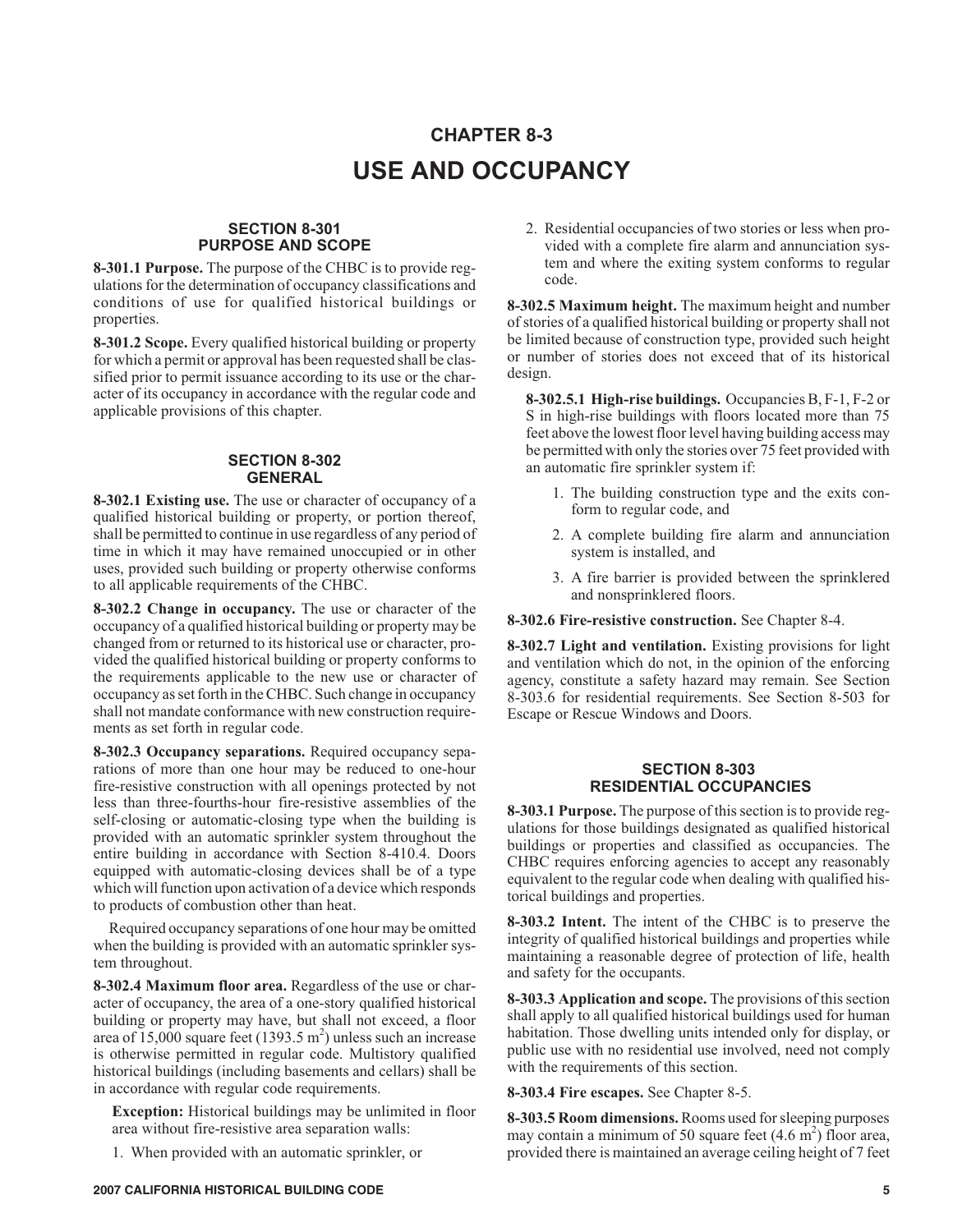(2134 mm). Other habitable rooms need only be of adequate size to be functional for the purpose intended.

**8-303.6 Light and ventilation.** Windows in habitable rooms shall have an area of 6 percent of the floor area, or 6 square feet  $(0.56 \text{ m}^2)$ , whichever is greater. Windows in sleeping rooms shall be openable (see Section 8-503). Residential occupancies need not be provided with electrical lighting.

**8-303.7 Alteration and repair.** The alteration and repair of qualified historical buildings or properties may permit the replacement, retention and extension of original materials and the continued use of original methods of construction, provided a life-safety hazard is not created or continued. Alterations and repairs shall be consistent with the CHBC.

The amount of alterations and repairs is not limited, provided there is no nonhistorical increase in floor area, volume or size of the building or property.

**8-303.8 Exiting.** See Chapter 8-5.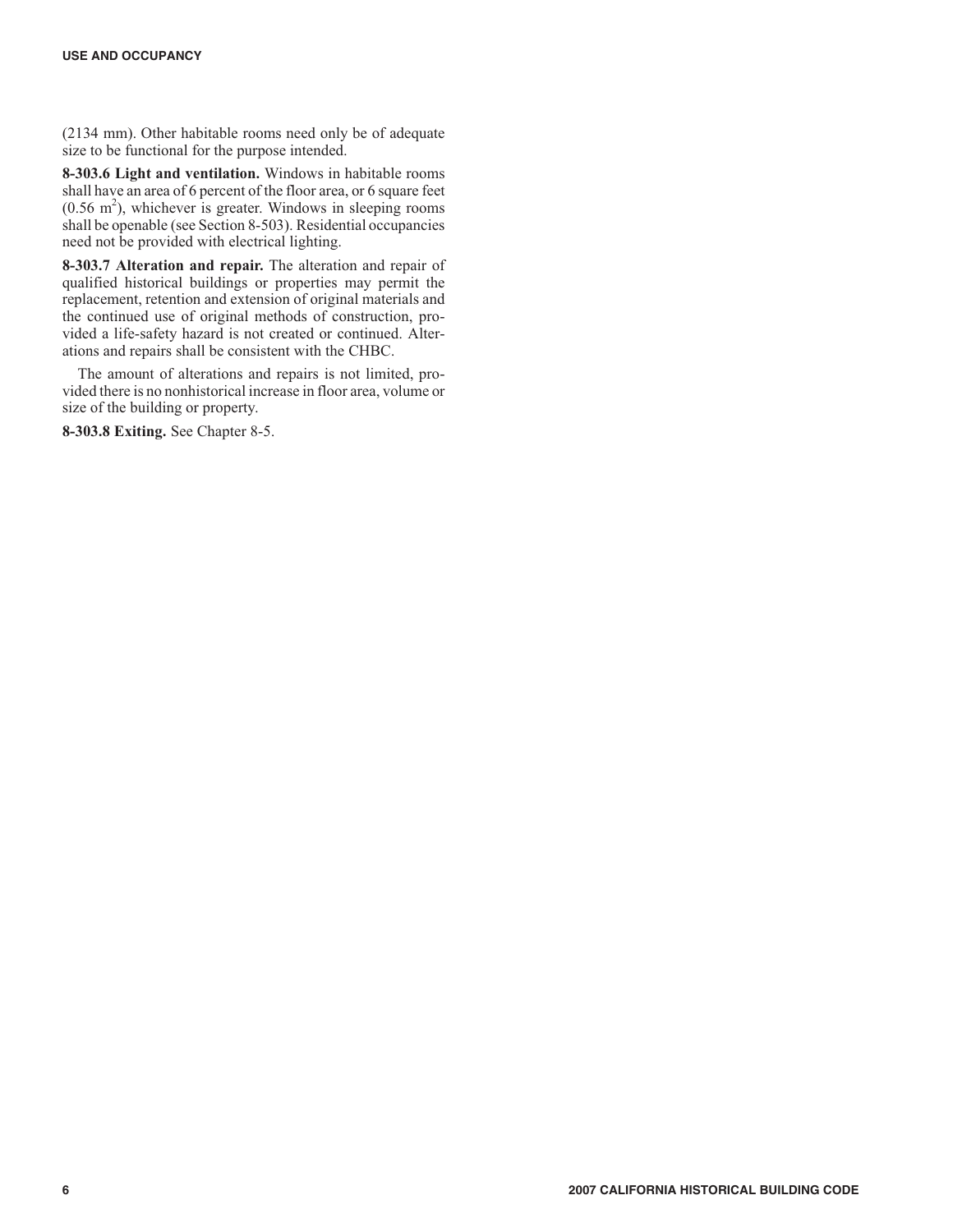# **CHAPTER 8-4 FIRE PROTECTION**

#### <span id="page-16-0"></span>**SECTION 8-401 PURPOSE, INTENT AND SCOPE**

**8-401.1 Purpose.** The purpose of this chapter is to provide for fire protection of qualified historical buildings or properties. The CHBC requires enforcing agencies to accept any reasonably equivalent to the regular code when dealing with qualified historical buildings or properties.

**8-401.2 Intent.** The intent of the CHBC is to preserve the integrity of qualified historical buildings or properties while maintaining a reasonable degree of fire protection based primarily on the life safety of the occupants and firefighting personnel.

**8-401.3 Scope.** This chapter shall apply when required by the provisions of Section 8-102.

#### **SECTION 8-402 FIRE-RESISTIVE CONSTRUCTION**

**8-402.1 Exterior wall construction.** The fire-resistance requirement for existing exterior walls and existing opening protection may be satisfied when an automatic sprinkler system designed for exposure protection is installed per the CHBC. The automatic sprinklers may be installed on the exterior with at least one sprinkler located over each opening required to be protected. Additional sprinklers shall also be distributed along combustible walls under the roof lines that do not meet the fire-resistive requirement due to relationship to property lines as required by regular code. Such sprinkler systems may be connected to the domestic water supply on the supply-main side of the building shut-off valve. A shut-off valve may be installed for the sprinkler system, provided it is locked in an open position.

**8-402.2 One-hour construction.** Upgrading an existing qualified historical building or property to one-hour fire-resistive construction and one-hour fire-resistive corridors shall not be required regardless of construction or occupancy when one of the following is provided:

- 1. An automatic sprinkler system throughout. See Section 8-410.2 for automatic sprinkler systems.
- 2. An approved life-safety evaluation.
- 3. Other alternative measures as approved by the enforcing agency.

**8-402.3 Openings in fire-rated systems.** Historical glazing materials and solid wood unrated doors in interior walls required to have one-hour fire rating may be approved when operable windows and doors are provided with appropriate smoke seals and when the area affected is provided with an automatic sprinkler system. See Section 8-410 for automatic sprinkler systems.

#### **SECTION 8-403 INTERIOR FINISH MATERIALS**

New nonhistorical interior wall and ceiling finish shall conform to the provisions of the regular code. Existing nonconforming materials used for wood lath and plaster walls, see Section 8-404.

**Exception:** When an automatic sprinkler system is provided throughout the building, existing finishes shall be approved.

#### **SECTION 8-404 WOOD LATH AND PLASTER**

Wood lath and plaster walls may be considered in accordance with codes, standards and listings published prior to 1943 whereby a wood stud wall assembly with gypsum or lime plaster on hand split or sawn wooden lath obtains a one-half-hour fire-resistive rating. This rating may be increased for interior walls to as much as one hour by filling the wall with mineral fiber or glass fiber.

#### **SECTION 8-405 OCCUPANCY SEPARATION**

See Chapter 8-3.

#### **SECTION 8-406 MAXIMUM FLOOR AREA**

See Chapter 8-3.

#### **SECTION 8-407 VERTICAL SHAFTS**

Vertical shafts need not be enclosed when such shafts are blocked at every floor level by the installation of not less than 2 full inches (51 mm) of solid wood or equivalent construction installed so as to prevent the initial passage of smoke and flame. Automatic sprinkler systems or other solutions may be considered on a case-by-case basis, in lieu of enclosure of vertical shafts and stairwells.

#### **SECTION 8-408 ROOF COVERING**

Existing or original roofing materials may be repaired or reconstructed subject to the following requirements:

- 1. The original or historical roofing system shall be detailed or modified as necessary in order to be capable of providing shelter while preserving the historical materials and appearance of the roof.
- 2. Wooden roof materials may be utilized where fire resistance is required, provided they are treated with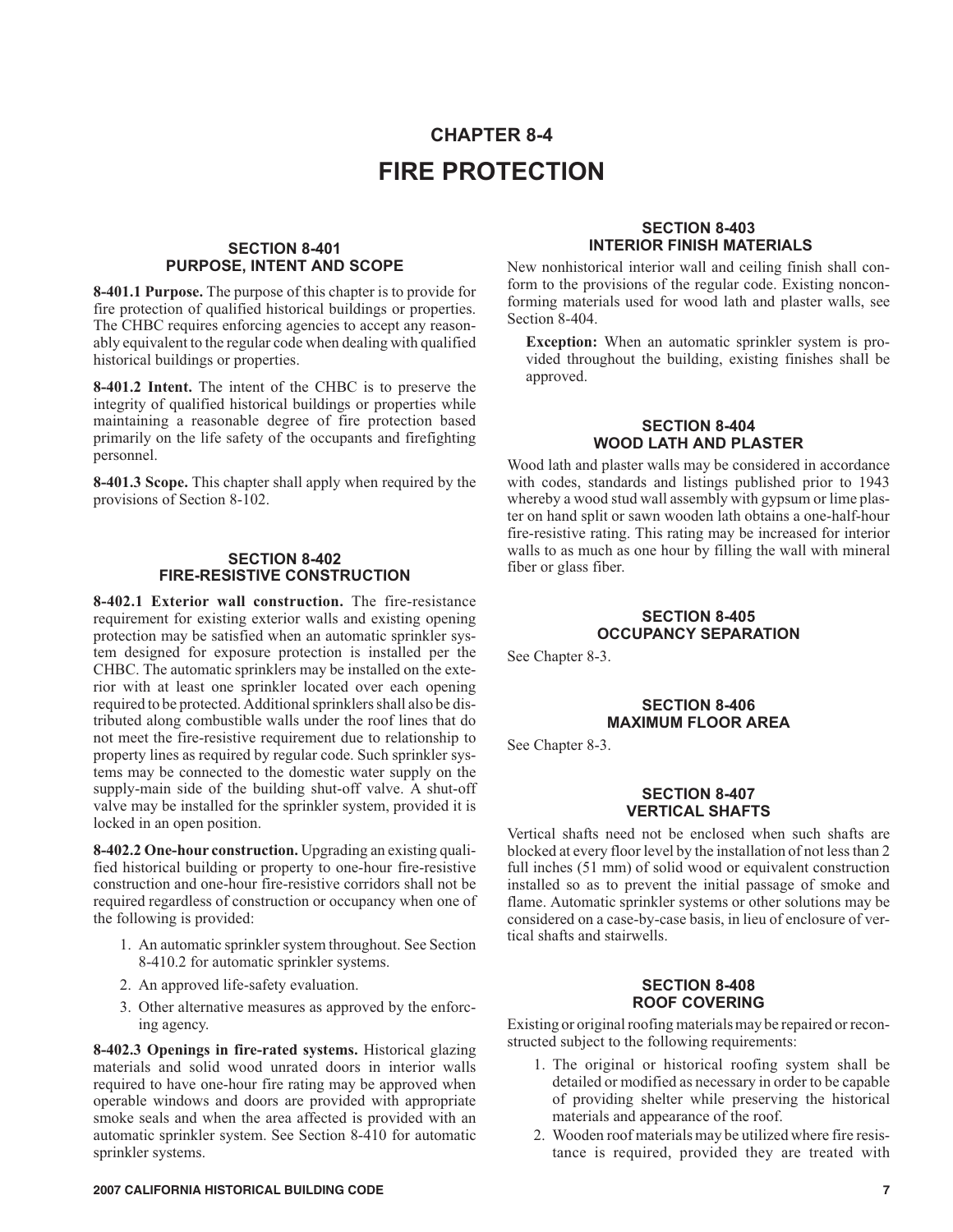<span id="page-17-0"></span>fire-retardant treatments to achieve a Class "B" roof covering rating. Wood roofing in state designated Urban Wildland and High Fire Zones shall be permitted when installed in class "A" assemblies.

3. Jurisdictions that prohibit wood roofing materials for application as roof coverings and roof assemblies shall submit documentation for the adoption. Express Terms, statement of reasons and minutes of the action by the adopting authority Health and Safety Code, Section 18959(f).

#### **SECTION 8-409 FIRE ALARM SYSTEMS**

Every qualified historical building or property shall be provided with fire alarm systems as required for the use or occupancy by the regular code or other approved alternative.

#### **SECTION 8-410 AUTOMATIC SPRINKLER SYSTEMS**

**8-410.1** Every qualified historical building or property which cannot be made to conform to the construction requirements specified in the regular code for the occupancy or use, and which constitutes a distinct fire hazard (for definition of "distinct hazard," see Chapter 8-2), shall be deemed to be in compliance if provided with an automatic sprinkler system or a life-safety system or other technologies as approved by the enforcing agency. ("Automatic" is defined in the regular code. Sprinkler System is defined in this section.)

**8-410.2** When required by the CHBC, an automatic sprinkler systems is defined by the following standards (for nonhazardous occupancies).

- 1. Buildings of four stories or less: NFPA 13R, 2002 edition.
- 2. For floors above the fourth, NFPA 13, 2002, SFM amended edition.
- 3. Buildings with floors above 75 feet, NFPA 13, 2002 edition.
- 4. When the building is free standing or with property line separation, two floors and 1500 sf per floor or less, NFPA 13D, 2002 Edition.
- 5. For exterior wall and opening protection. As required by this section.

**Exception:** When the automatic sprinkler systems are used to reach compliance using this code, in three or more occasions, the system shall be NFPA standard 13D shall be increased to NFPA 13R Standard, or NFPA 13R standard shall be increased to a NFPA 13 standard.

**8-410.3** Automatic sprinkler systems shall not be used to substitute for or act as an alternate to the required number of exits from any facility. (See Chapter 8-5 for exiting requirements.)

**8-410.4** An automatic sprinkler system shall be provided in all detention facilities.

#### **SECTION 8-411 OTHER TECHNOLOGIES**

Fire alarm systems, smoke and heat detection systems, occupant notification and annunciation systems, smoke control systems and fire modeling, times egress analysis and modeling, as well as other engineering methods and technologies may be accepted by the enforcing agency to address areas of nonconformance.

#### **SECTION 8-412 HIGH-RISE BUILDINGS**

Qualified historical buildings having floors for human occupancy located more than 75 feet above the lowest floor level having building access shall conform to the provisions of the regular code for existing high-rise buildings as amended by the CHBC.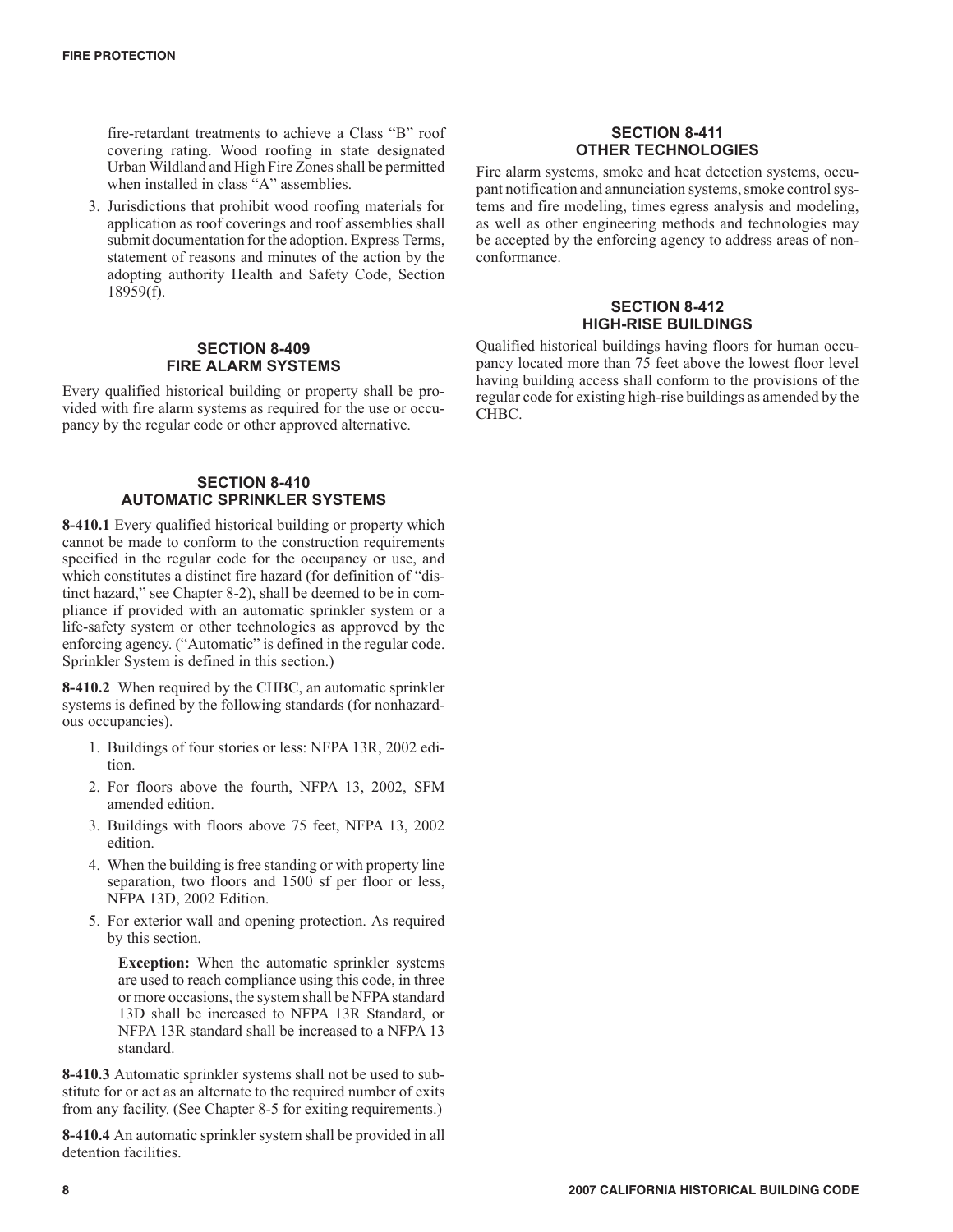# **CHAPTER 8-5 MEANS OF EGRESS**

#### <span id="page-18-0"></span>**SECTION 8-501 PURPOSE, INTENT AND SCOPE**

**8-501.1 Purpose.** The purpose of this chapter is to establish minimum means of egress regulations for qualified historical buildings or properties. The CHBC requires enforcing agencies to accept reasonably equivalent alternatives to the means of egress requirements in the regular code.

**8-501.2 Intent.** The intent of these regulations is to provide an adequate means of egress.

**8-501.3 Scope.** Every qualified historical building or portion thereof shall be provided with exits as required by the CHBC when required by the provisions of Section 8-102.

#### **SECTION 8-502 GENERAL**

**8-502.1 General.** The enforcing agency shall grant reasonable exceptions to the specific provisions of applicable egress regulations where such exceptions will not adversely affect life safety.

**8-502.2.** Existing door openings and corridor widths of less than dimensions required by regular code shall be permitted where there is sufficient width and height for the occupants to pass through the opening or traverse the exit.

**8-502.3 Stairs.** Existing stairs having risers and treads or width at variance with the regular code are allowed if determined by the enforcing agency to not constitute a distinct hazard. Handrails with nonconforming grip size or extensions are allowed if determined by the enforcing agency to not constitute a distinct hazard.

**8-502.4 Main entry doors.** The front or main entry doors need not be rehung to swing in the direction of exit travel, provided other means or conditions of exiting, as necessary to serve the total occupant load, are provided.

**8-502.5 Existing fire escapes.** Existing previously approved fire escapes and fire escape ladders shall be acceptable as one of the required means of egress, provided they extend to the ground and are easily negotiated, adequately signed and in good working order. Access shall be by an opening having a minimum width of 29 inches (737mm) when open with a sill no more than 30 inches (762mm) above the adjacent floor, landing or approved step.

**8-502.6 New fire escapes and fire escape ladders.** New fire escapes and fire escape ladders which comply with this section shall be acceptable as one of the required means of egress. New fire escapes and new fire escape ladders shall comply with the following:

- 1. Access from a corridor shall not be through an intervening room.
- 2. All openings within 10 feet (3048 mm) shall be protected by three-fourths-hour fire assemblies. When

located within a recess or vestibule, adjacent enclosure walls shall be of not less than one-hour fire-resistive construction.

- 3. Egress from the building shall be by a clear opening having a minimum dimension of not less than 29 inches (737 mm). Such openings shall be openable from the inside without the use of a key or special knowledge or effort. The sill of an opening giving access shall not be more than 30 inches (737 mm) above the floor, step or landing of the building or balcony.
- 4. Fire escape stairways and balconies shall support the dead load plus a live load of not less than 100 pounds per square foot  $(4.79 \text{ kN/m}^2)$  and shall be provided with a top and intermediate handrail on each side. The pitch of the stairway shall not exceed 72 degrees with a minimum width of 18 inches (457 mm). Treads shall not be less than 4 inches (102 mm) in width, and the rise between treads shall not exceed 10 inches (254 mm). All stair and balcony railings shall support a horizontal force of not less than 50 pounds per lineal foot (729.5  $N/m<sup>2</sup>$ ) of railing.
- 5. Balconies shall not be less than 44 inches (1118 mm) in width with no floor opening other than the stairway opening greater than  $\frac{5}{8}$  inch (15.9 mm) in width. Stairway openings in such balconies shall not be less than 22 inches by 44 inches (559 by 1118 mm). The balustrade of each balcony shall not be less than 36 inches (914 mm) high with not more than 9 inches (287 mm) between balusters.
- 6. Fire escapes shall extend to the roof or provide an approved gooseneck ladder between the top floor landing and the roof when serving buildings four or more stories in height having roofs with less than 4 units vertical in 12 units horizontal (33.3 percent slope). Fire escape ladders shall be designed and connected to the building to withstand a horizontal force of 100 pounds (445 N) placed anywhere on the rung. All ladders shall be at least 15 inches (381 mm) wide, located within 12 inches (305 mm) of the building. Ladder rungs shall be  $3/4$  inch (19.1 mm) in diameter and shall be located 12 inches (305 mm) on center. Openings for roof access ladders through cornices and similar projections shall have minimum dimensions of 30 inches by 33 inches (762 by 838 mm).

The length of fire escapes and exit ladder devices shall be limited to that approved by the building official based on products listed by a recognized testing laboratory.

7. The lowest balcony shall not be more than 18 feet (5486 mm) from the ground. Fire escapes shall extend to the ground or be provided with counterbalanced stairs reaching to the ground.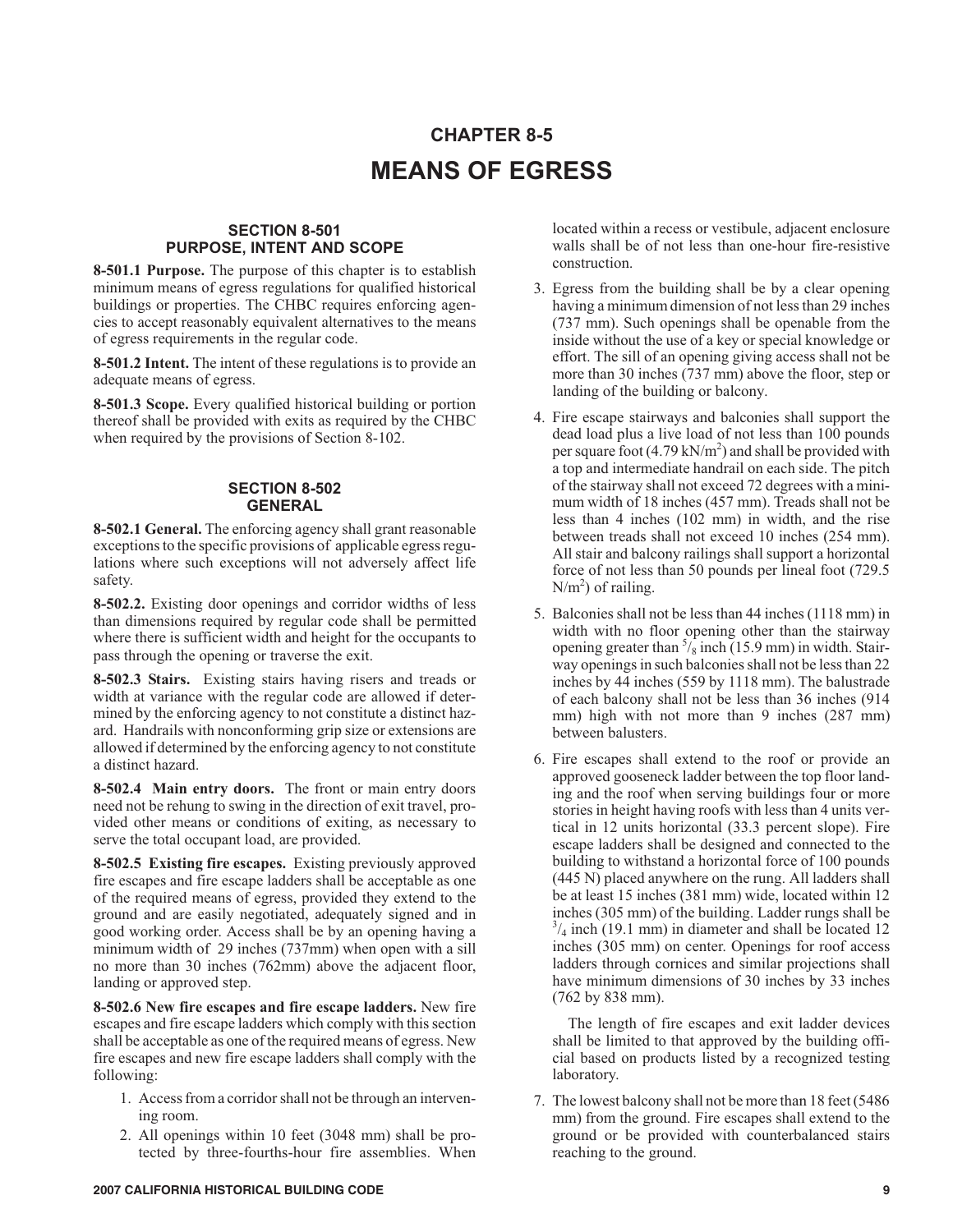- <span id="page-19-0"></span>8. Fire escapes shall not take the place of stairways required by the codes under which the building was constructed.
- 9. Fire escapes shall be kept clear and unobstructed at all times and maintained in good working order.

#### **SECTION 8-503 ESCAPE OR RESCUE WINDOWS AND DOORS**

Basements in dwelling units and every sleeping room below the fourth floor shall have at least one openable window or door approved for emergency escape which shall open directly into a public street, public way, yard or exit court. Escape or rescue windows or doors shall have a minimum clear area of 3.3 square feet  $(0.31 \text{ m}^2)$  and a minimum width or height dimension of 18 inches (457 mm) and be operable from the inside to provide a full, clear opening without the use of special tools.

#### **SECTION 8-504 RAILINGS AND GUARDRAILS**

The height of railings and guard railings and the spacing of balusters may continue in their historical height and spacing unless a distinct hazard has been identified or created by a change in use or occupancy.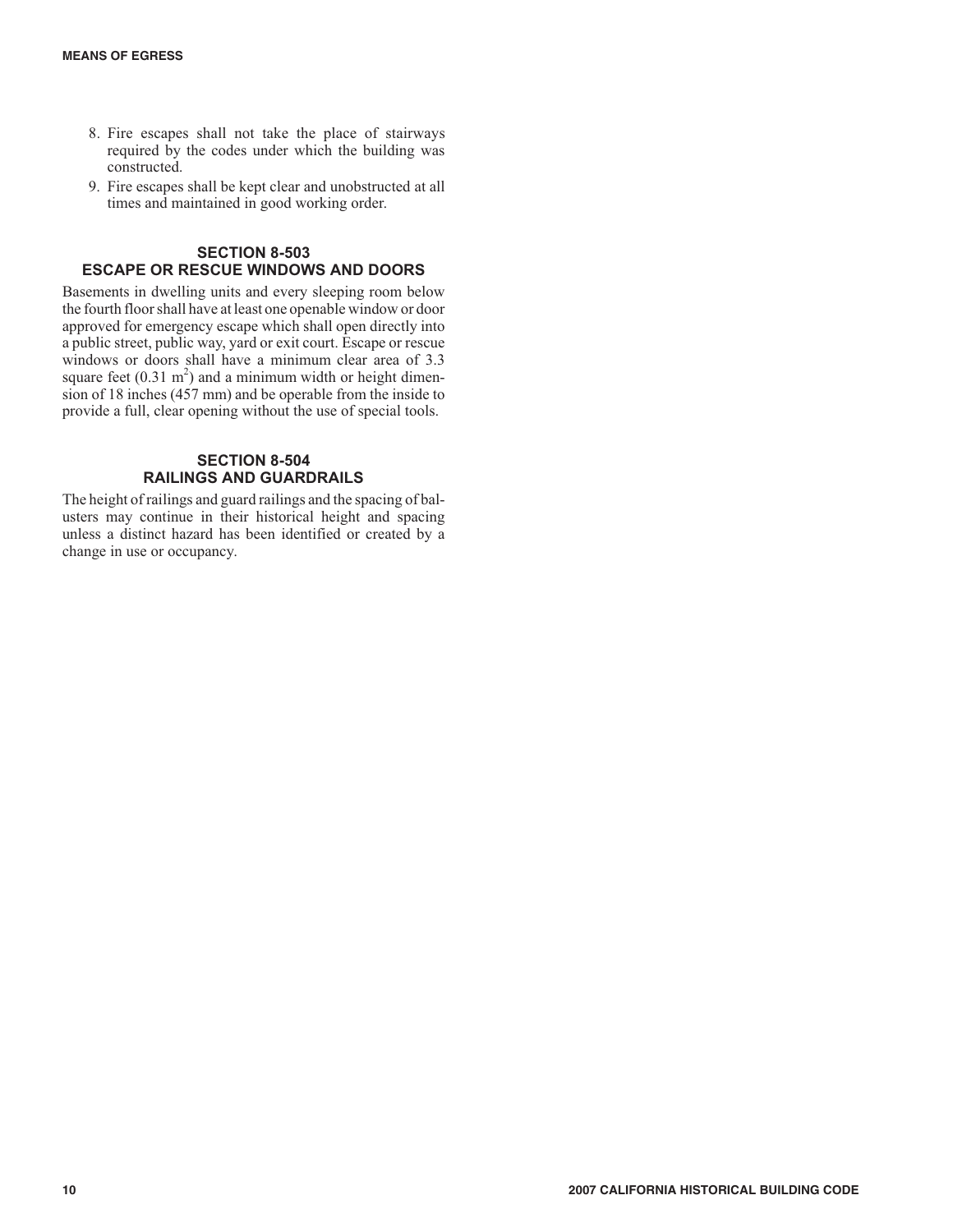# **CHAPTER 8-6 ACCESSIBILITY**

#### <span id="page-20-0"></span>**SECTION 8-601 PURPOSE, INTENT AND SCOPE**

**8-601.1 Purpose.** The purpose of the CHBC is to provide alternative regulations to facilitate access and use by persons with disabilities to and throughout facilities designated as qualified historical buildings or properties. These regulations require enforcing agencies to accept alternatives to regular code when dealing with qualified historical buildings or properties.

**8-601.2 Intent.** The intent of this chapter is to preserve the integrity of qualified historical buildings and properties while providing access to and use by persons with disabilities.

**8-601.3 Scope.** The CHBC shall apply to every qualified historical building or property that is required to provide access to persons with disabilities.

- 1. Provisions of this chapter do not apply to new construction or reconstruction/replicas of historical buildings.
- 2. Where provisions of this chapter apply to alteration of qualified historical buildings or properties, alteration is defined in *California Building Code* (CBC), Chapter 2, Definitions and Abbreviations. 202 – A. Alter or Alteration.

**8-601.4 General application.** The provisions in the CHBC apply to local, state and federal governments (Title II entities); alteration of commercial facilities and places of public accommodation (Title III entities); and barrier removal in commercial facilities and places of public accommodation (Title III entities). Except as noted in this chapter.

#### **SECTION 8-602 BASIC PROVISIONS**

**8-602.1 Regular code.** The regular code for access for people with disabilities (Title 24, Part 2, Vol. 1, Chapter 11B) shall be applied to qualified historical buildings or properties unless strict compliance with the regular code will threaten or destroy the historical significance or character-defining features of the building or property.

**8-602.2 Alternative provisions.** If the historical significance or character-defining features are threatened, alternative provisions for access may be applied pursuant to this chapter, provided the following conditions are met:

- 1. These provisions shall be applied only on an item-by-item or a case-by-case basis.
- 2. Documentation is provided, including meeting minutes or letters, stating the reasons for the application of the alternative provisions. Such documentation shall be retained in the permanent file of the enforcing agency.

#### **SECTION 8-603 ALTERNATIVES**

**8-603.1 Alternative minimum standards.** The alternative minimum standards for alterations of qualified historical buildings or facilities are contained in Section 4.1.7(3) of ADA Standards for Accessible Design, as incorporated and set forth in federal regulation 28 C.F.R. Pt. 36.

**8-603.2 Entry.** These alternatives do not allow exceptions for the requirement of level landings in front of doors, except as provided in Section 8-603.4.

- 1. Access to any entrance used by the general public and no further than 200 feet (60 960 mm) from the primary entrance.
- 2. Access at any entrance not used by the general public but open and unlocked with directional signs at the primary entrance and as close as possible to, but no further than 200 feet (60 960 mm) from, the primary entrance.
- 3. The accessible entrance shall have a notification system. Where security is a problem, remote monitoring may be used.

**8-603.3 Doors.** Alternatives listed in order of priority are:

- 1. Single-leaf door which provides a minimum 30 inches (762 mm) of clear opening.
- 2. Single-leaf door which provides a minimum  $29^{1/2}$ inches (749 mm) clear opening
- 3. Double door, one leaf of which provides a minimum  $29<sup>1</sup>/<sub>2</sub>$  inches (749 mm) clear opening.
- 4. Double doors operable with a power-assist device to provide a minimum  $29^{1}/_2$  inches (749 mm) clear opening when both doors are in the open position.

**8-603.4 Power-assisted doors.** Power-assisted door or doors may be considered an equivalent alternative to level landings, strikeside clearance and door-opening forces required by the regular code.

**8-603.5 Toilet rooms.** In lieu of separate-gender toilet facilities as required in the regular code, an accessible unisex toilet facility may be designated.

**8-603.6 Exterior and interior ramps and lifts.** Alternatives listed in order of priority are:

- 1. A lift or a ramp of greater than standard slope but no greater than 1:10, for horizontal distances not to exceed 5 feet (1525 mm). Signs shall be posted at upper and lower levels to indicate steepness of the slope.
- 2. Access by ramps of 1:6 slope for horizontal distance not to exceed 13 inches (330 mm). Signs shall be posted at upper and lower levels to indicate steepness of the slope.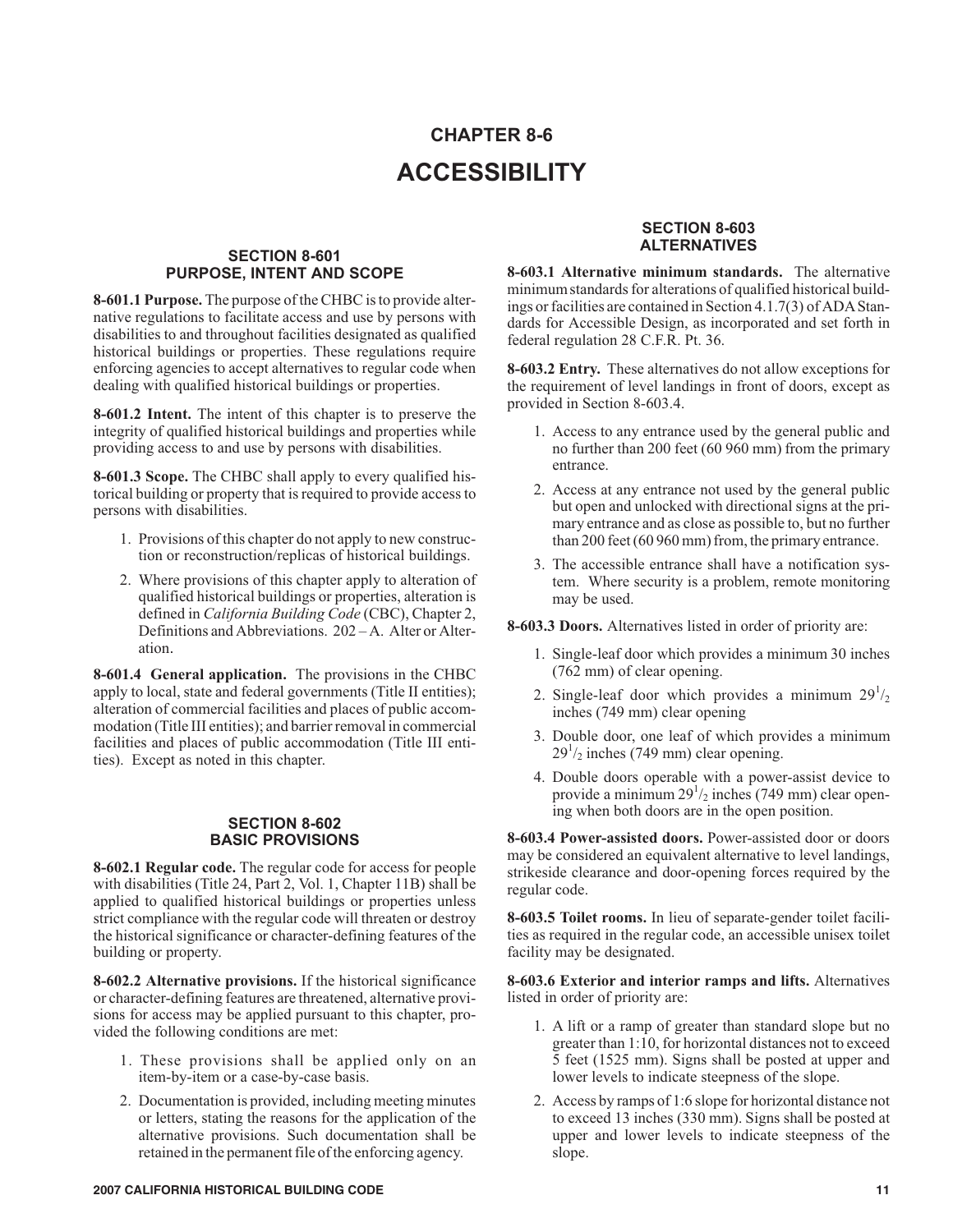#### **SECTION 8-604 EQUIVALENT FACILITATION**

<span id="page-21-0"></span>Use of other designs and technologies, or deviation from particular technical and scoping requirements, are permitted if the application of the alternative provisions contained in Section 8-603 would threaten or destroy the historical significance or character-defining features of the historical building or property.

- 1. Such alternatives shall be applied only on an item-by-item or a case-by-case basis.
- 2. Access provided by experiences, services, functions, materials and resources through methods including, but not limited to, maps, plans, videos, virtual reality and related equipment, at accessible levels. The alternative design and/or technologies used will provide substantially equivalent or greater accessibility to, and usability of, the facility.
- 3. The official charged with the enforcement of the standards shall document the reasons for the application of the design and/or technologies and their effect on the historical significance or character-defining features. Such documentation shall be in accordance with Section 8-602.2, Item 2, and shall include the opinion and comments of state or local accessibility officials, and the opinion and comments of representative local groups of people with disabilities. Such documentation shall be retained in the permanent file of the enforcing agency. Copies of the required documentation should be available at the facility upon request.

**Note:** For commercial facilities and places of public accommodation (Title III entities).

Equivalent facilitation for an element of a building or property when applied as a waiver of an ADA accessibility requirement will not be entitled to the Federal Department of Justice certification of this code as rebuttable evidence of compliance for that element.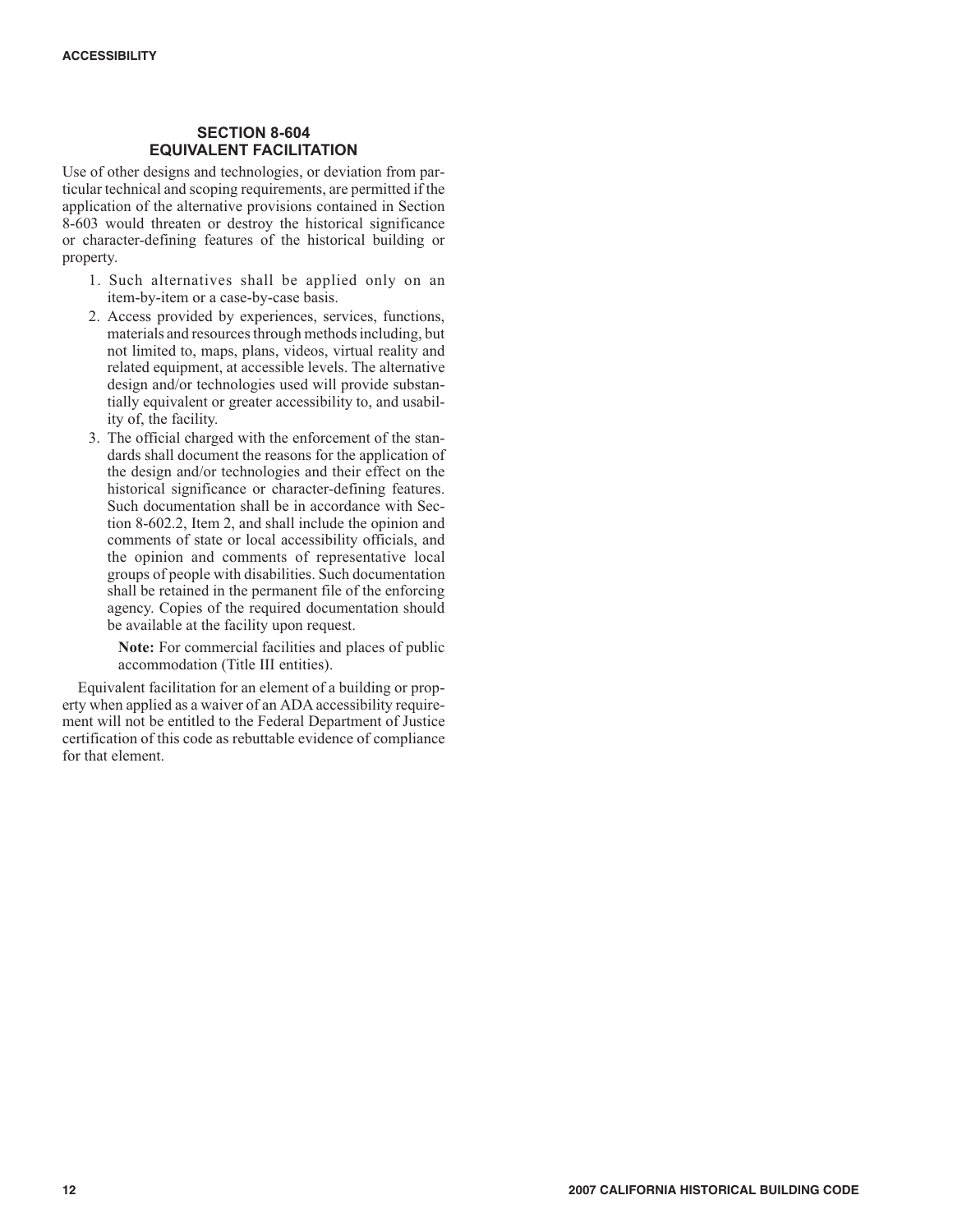# **CHAPTER 8-7 STRUCTURAL REGULATIONS**

#### <span id="page-22-0"></span>**SECTION 8-701 PURPOSE, INTENT AND SCOPE**

**8-701.1 Purpose.** The purpose of the CHBC is to provide alternative regulations for the structural safety of buildings designated as qualified historical buildings or properties. The CHBC requires enforcing agencies to accept any reasonably equivalent alternatives to the regular code when dealing with qualified historical buildings or properties.

**8-701.2 Intent.** The intent of the CHBC is to encourage the preservation of qualified historical buildings or properties while providing a reasonable level of structural safety for occupants and the public at large through the application of the CHBC.

**8-701.3 Application.** The alternative structural regulations provided by Section 8-705 are to be applied in conjunction with the regular code whenever a structural upgrade or reconstruction is undertaken for qualified historical buildings or properties.

#### **SECTION 8-702 GENERAL**

**8-702.1** The CHBC shall not be construed to allow the enforcing agency to approve or permit a lower level of safety of structural design and construction than that which is reasonably equivalent to the regular code provisions in occupancies which are critical to the safety and welfare of the public at large, including, but not limited to, public and private schools, hospitals, municipal police and fire stations and essential services facilities.

**8-702.2** Nothing in these regulations shall prevent voluntary and partial seismic upgrades when it is demonstrated that such upgrades will improve life safety and when a full upgrade would not otherwise be required.

#### **SECTION 8-703 STRUCTURAL SURVEY**

**8-703.1 Scope.** When a structure or portion of a structure is to be evaluated for structural capacity under the CHBC, it shall be surveyed for structural conditions by an architect or engineer knowledgeable in historical structures. The survey shall evaluate deterioration or signs of distress. The survey shall determine the details of the structural framing and the system for resistance of gravity and lateral loads. Details, reinforcement and anchorage of structural systems and veneers shall be determined and documented where these members are relied on for seismic resistance.

**8-703.2** The results of the survey shall be utilized for evaluating the structural capacity and for designing modifications to the structural system to reach compliance with this code.

**8-703.3 Historical records.** Past historical records of the structure or similar structures may be used in the evaluation, including the effects of subsequent alterations.

#### **SECTION 8-704 NONHISTORICAL ADDITIONS AND NONHISTORICAL ALTERATIONS**

**8-704.1** New nonhistorical additions and nonhistorical alterations which are structurally separated from an existing historical structure shall comply with regular code requirements.

**8-704.2** New nonhistorical additions which impose vertical or lateral loads on an existing structure shall not be permitted unless the affected part of the supporting structure is evaluated and strengthened, if necessary, to meet regular code requirements.

**Note:** For use of archaic materials, see Chapter 8-8.

#### **SECTION 8-705 STRUCTURAL REGULATIONS**

**8-705.1 Gravity loads.** The capacity of the structure to resist gravity loads shall be evaluated and the structure strengthened as necessary. The evaluation shall include all parts of the load path. Where no distress is evident, and a complete load path is present, the structure may be assumed adequate by having withstood the test of time if anticipated dead and live loads will not exceed those historically present.

**8-705.2 Wind and seismic loads.** The ability of the structure to resist wind and seismic loads shall be evaluated. The evaluation shall be based on the requirements of Section 8-706.

**8.705.2.1** Any unsafe conditions in the lateral-load-resisting system shall be corrected, or alternative resistance shall be provided. Additional resistance shall be provided to meet the minimum requirements of this code.

**8.705.2.2** The architect or engineer shall consider additional measures with minimal loss of, and impact to, historical materials which will reduce damage and needed repairs in future earthquakes to better preserve the historical structure in perpetuity. These additional measures shall be presented to the owner for consideration as part of the rehabilitation or restoration.

#### **SECTION 8-706 LATERAL LOAD REGULATIONS**

**8-706.1 Lateral loads.** The forces used to evaluate the structure for resistance to wind and seismic loads need not exceed 0.75 times the seismic forces prescribed by the 1995 edition of the *California Building Code* (CBC). The seismic forces may be computed based on the *Rw* values tabulated in the regular code for similar lateral-force-resisting systems. All deviations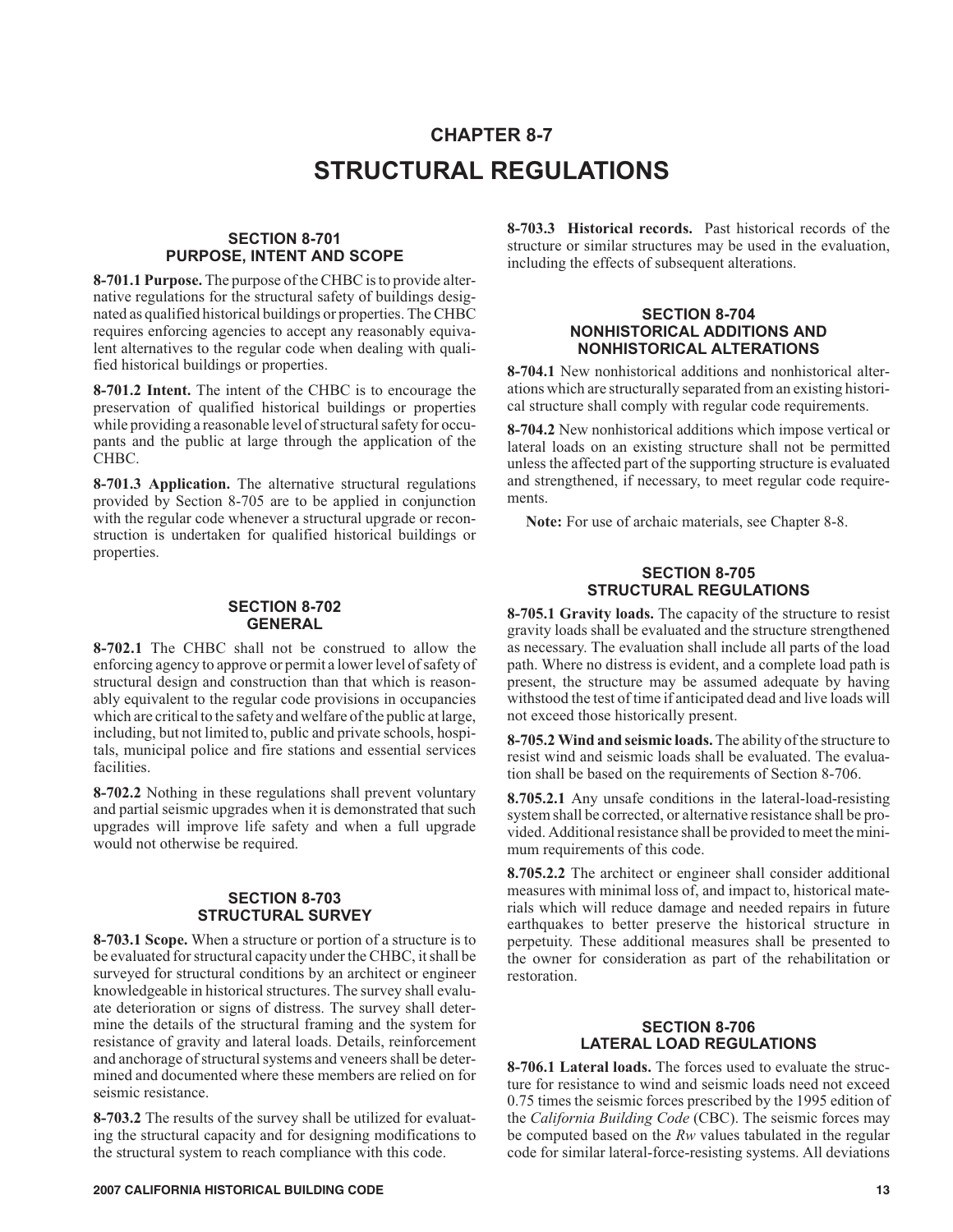of the detailing provisions of the lateral-force-resisting systems shall be evaluated for stability and the ability to maintain load-carrying capacity at increased lateral loads.

Unreinforced masonry bearing wall buildings shall comply with Appendix Chapter 1 of the *Uniform Code for Building* Conservation<sup>™</sup> (UCBC™), 1994 edition, and as modified by this code. Reasonably equivalent standards may be used on a case-by-case basis when approved by the authority having jurisdiction.

**8-706.2 Existing building performance.** The seismic resistance may be based upon the ultimate capacity of the structure to perform, giving due consideration to ductility and reserve strength of the lateral-force-resisting system and materials while maintaining a reasonable factor of safety. Broad judgment may be exercised regarding the strength and performance of materials not recognized by regular code requirements. (See Chapter 8-8, Archaic Materials and Methods of Construction.)

**8-706.2.1**All structural materials or members that do not comply with detailing and proportioning requirements of the regular code shall be evaluated for potential seismic performance and the consequence of noncompliance. All members which might fail and lead to possible collapse, or threaten life safety, when subjected to seismic demands in excess of those prescribed in Section 8-706.1, shall be judged unacceptable, and appropriate structural strengthening shall be developed. Anchorages for veneers and decorative ornamentation shall be included in this evaluation.

**8-706.3 Load path.** A complete and continuous load path, including connections, from every part or portion of the structure to the ground shall be provided for the required forces. It shall be verified that the structure is adequately tied together to perform as a unit when subjected to earthquake forces.

**8-706.4 Parapets.** Parapets and exterior decoration shall be investigated for conformance with regular code requirements for anchorage and ability to resist prescribed seismic forces.

An exception to regular code requirements shall be permitted for those parapets and decorations which are judged not to be a hazard to life safety.

**8-706.5 Nonstructural features.** Nonstructural features of historical structure, such as exterior veneer, cornices and decorations, which might fall and create a life-safety hazard in an earthquake, shall be investigated. Their ability to resist seismic forces shall be verified, or the feature shall be strengthened.

**8-706.5.1** Partitions and ceilings of corridors and stairways serving an occupant load of 30 or more shall be investigated to determine their ability to remain in place when the building is subjected to earthquake forces.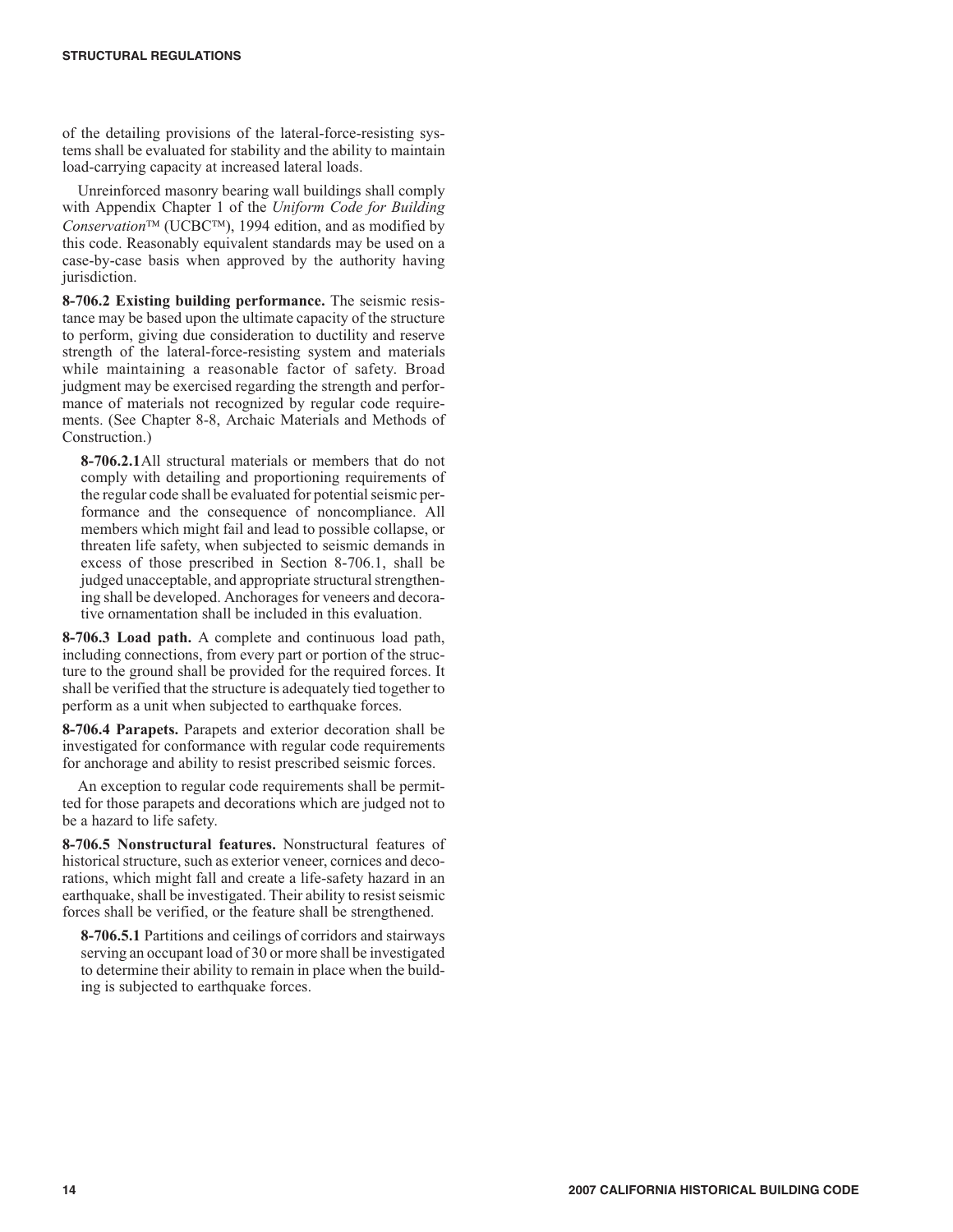#### **CHAPTER 8-8**

## <span id="page-24-0"></span>**ARCHAIC MATERIALS AND METHODS OF CONSTRUCTION**

#### **SECTION 8-801 PURPOSE, INTENT AND SCOPE**

**8-801.1 Purpose.** The purpose of the CHBC is to provide regulations for the use of historical methods and materials of construction that are at variance with regular code requirements or are not otherwise codified, in buildings or structures designated as qualified historical buildings or properties. The CHBC require enforcing agencies to accept any reasonably equivalent alternatives to the regular code when dealing with qualified historical buildings or properties.

**8-801.2 Intent.** It is the intent of the CHBC to provide for the use of historical methods and materials of construction that are at variance with specific code requirements or are not otherwise codified.

**8-801.3 Scope.** Any construction type or material that is, or was, part of the historical fabric of a structure is covered by this chapter. Archaic materials and methods of construction present in a historical structure may remain or be reinstalled or be installed with new materials of the same class to match existing conditions.

#### **SECTION 8-802 GENERAL ENGINEERING APPROACHES**

Allowable stresses or ultimate strengths for archaic materials shall be assigned based upon similar conventional codified materials, or on tests as hereinafter indicated. The archaic materials and methods of construction shall be thoroughly investigated for their details of construction in accordance with Section 8-703. Testing shall be performed when applicable to evaluate existing conditions. The architect or structural engineer in responsible charge of the project shall assign allowable stresses or ultimate strength values to archaic materials. Such assigned allowable stresses, or ultimate strength values, shall not be greater than those provided for in the following sections without adequate testing, and shall be subject to the concurrence of the enforcing agency.

#### **SECTION 8-803 NONSTRUCTURAL ARCHAIC MATERIALS**

Where nonstructural historical materials exist in uses which do not meet the requirements of the regular code, their continued use is allowed by this code, provided that any public health and life-safety hazards are mitigated subject to the concurrence of the enforcing agency.

#### **SECTION 8-804 ALLOWABLE CONDITIONS FOR SPECIFIC MATERIALS**

Archaic materials which exist and are to remain in historical structures shall be evaluated for their condition and for loads required by this code. The structural survey required in Section 8-703 of this code shall document existing conditions, reinforcement, anchorage, deterioration and other factors pertinent to establishing allowable stresses and adequacy of the archaic materials. The remaining portion of this chapter provides additional specific requirements for commonly encountered archaic materials.

#### **SECTION 8-805 MASONRY**

For adobe, see Section 8-806.

**8-805.1 Existing solid masonry.** Existing solid masonry walls of any type, except adobe, may be allowed, without testing, a maximum value of nine pounds per square inch (62.1 kPa) in shear where there is a qualifying statement by the architect or engineer that an inspection has been made, that mortar joints are filled and that both brick and mortar are reasonably good. The allowable shear stress above applies to unreinforced masonry, except adobe, where the maximum ratio of unsupported height or length to thickness does not exceed 12, and where minimum quality mortar is used or exists. Wall height or length is measured to supporting or resisting elements that are at least twice as stiff as the tributary wall. Stiffness is based on the gross section. Allowable shear stress may be increased by the addition of 10 percent of the axial direct stress due to the weight of the wall directly above. Higher-quality mortar may provide a greater shear value and shall be tested in accordance with UBC Standard 21-6.

#### **8-805.2 Stone masonry.**

**8-805.2.1 Solid-backed stone masonry.** Stone masonry solidly backed with brick masonry shall be treated as solid brick masonry as described in Section 8-805.1 and in the UCBC, provided representative testing and inspection verifies solid collar joints between stone and brick and that a reasonable number of stones lap with the brick wythes as headers or that steel anchors are present. Solid stone masonry where the wythes of stone effectively overlap to provide the equivalent header courses may also be treated as solid brick masonry.

**8-805.2.2 Independent wythe stone masonry.** Stone masonry with independent face wythes may be treated as solid brick masonry as described in Section 8-805.1 and the UCBC, provided representative testing and inspection verify that the core is essentially solid in the masonry wall and that steel ties are epoxied in drilled holes between outer stone wythes at floors, roof and not to exceed 4 feet (1219 mm) on center in each direction, between floors and roof.

**8-805.2.3 Testing of stone masonry.** Testing of stone masonry shall be similar to UBC Standard 21-6, except that representative stones which are not interlocked shall be pulled outward from the wall and shear area appropriately calculated after the test.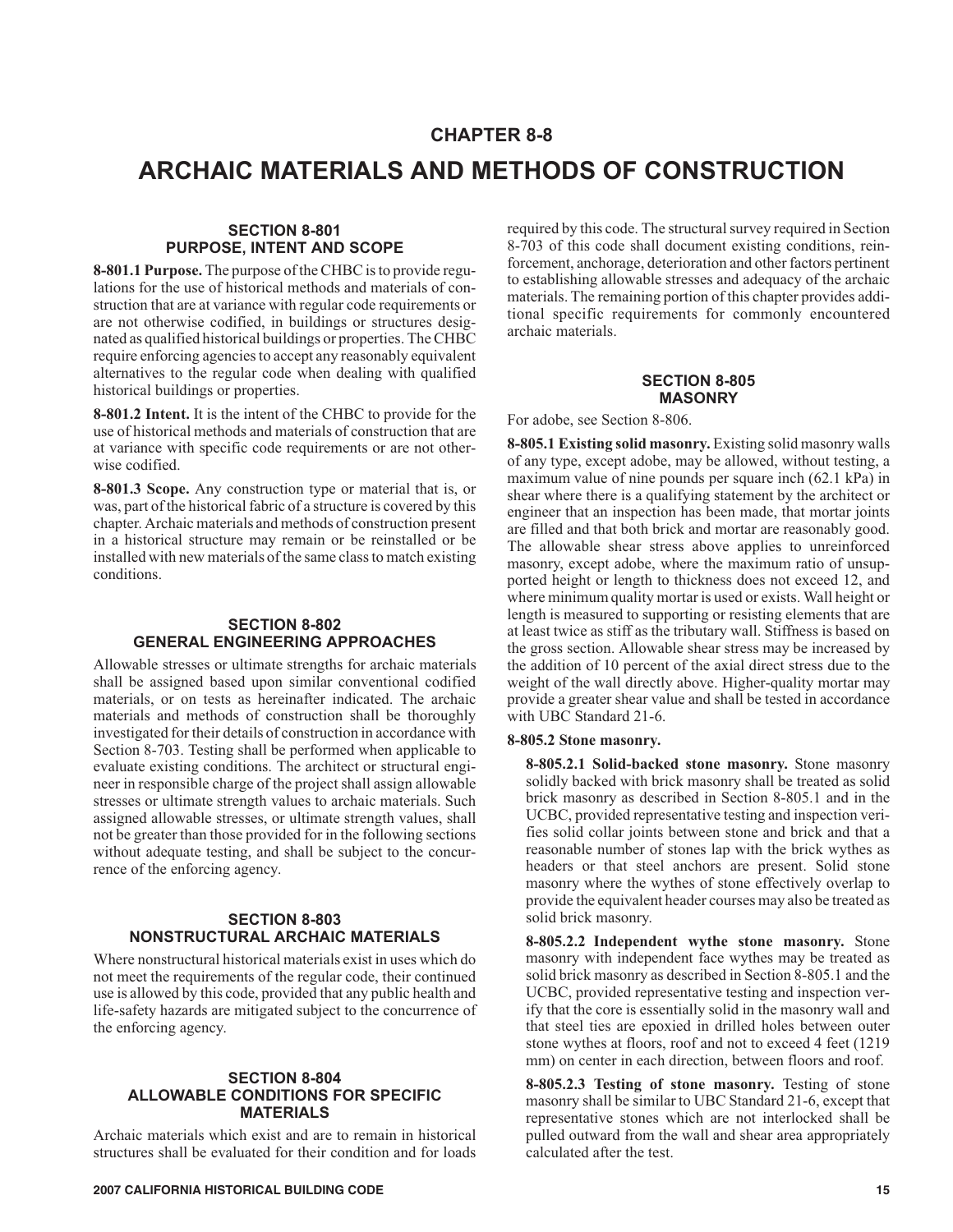<span id="page-25-0"></span>**8-805.3 Reconstructed walls.** Totally reconstructed walls utilizing original brick or masonry, constructed similar to original, shall be constructed in accordance with the regular code. Repairs or infills may be constructed in a similar manner to the original walls without conforming to the regular code.

#### **SECTION 8-806 ADOBE**

**8-806.1 General.** Unburned clay masonry may be constructed, reconstructed, stabilized or rehabilitated subject to this chapter. Alternative approaches which provide an equivalent or greater level of safety may be used, subject to the concurrence of the enforcing agency.

**8-806.2 Protection.** Provisions shall be made to protect adobe structures from moisture and deterioration. The unreinforced adobe shall be maintained in reasonably good condition. Particular attention shall be given to moisture content of adobe walls. Unmaintained or unstabilized walls or ruins shall be evaluated for safety based on their condition and stability. Additional safety measures may be required subject to the concurrence of the enforcing agency.

**8-806.3 Requirements.** Unreinforced new or existing adobe walls shall meet the following requirements. Existing sod or rammed earth walls shall be considered similar to the extent these provisions apply. Where existing dimensions do not meet these conditions, additional strengthening measures may be required.

- 1. One-story adobe load-bearing walls shall not exceed a height-to-thickness ratio of 6.
- 2. Two-story adobe buildings or structures' heightto-thickness wall ratio shall not exceed 5 at the ground floor and 6 at the second floor, and shall be measured at floor-to-floor height when the second floor and attic ceiling/roof are connected to the wall as described below.
- 3. Nonload-bearing adobe partitions and gable end walls shall be evaluated for stability and anchored against out-of-plane failure.
- 4. A bond beam or equivalent structural element shall be provided at the top of all adobe walls, and for two-story buildings at the second floor. The size and configuration of the bond beam shall be designed in each case to meet the requirements of the existing conditions and provide an effective brace for the wall, to tie the building together and connect the wall to the floor or roof.

**8-806.4 Repair or reconstruction.** Repair or reconstruction of wall area may utilize unstabilized brick or adobe masonry designed to be compatible with the constituents of the existing adobe materials.

**8-806.5 Shear values.** Existing adobe may be allowed a maximum value of four pounds per square inch (27.6 kPa) for shear, with no increase for lateral forces.

**8-806.6 Mortar.** Mortar may be of the same soil composition as that used in the existing wall, or in new walls as necessary to be compatible with the adobe brick.

#### **SECTION 8-807 WOOD**

**8-807.1 Existing wood diaphragms or walls.** Existing wood diaphragms or walls of straight or diagonal sheathing shall be assigned shear resistance values appropriate with the fasteners and materials functioning in conjunction with the sheathing. The structural survey shall determine fastener details and spacings and verify a load path through floor construction. Shear values of Tables 8-8-A and 8-8-B.

**8-807.2 Wood lath and plaster.** Wood lath and plaster walls and ceilings may be utilized using the shear values referenced in Section 8-807.1.

**8-807.3 Existing wood framing.** Existing wood framing members may be assigned allowable stresses consistent with codes in effect at the time of construction. Existing or new replacement wood framing may be of archaic types originally used if properly researched, such as balloon and single wall. Wood joints such as dovetail and mortise and tenon types may be used structurally, provided they are well made. Lumber selected for use and type need not bear grade marks, and greater or lesser species such as low-level pine and fir, boxwood and indigenous hardwoods and other variations may be used for specific conditions where they were or would have been used.

Wood fasteners such as square or cut nails may be used with a maximum increase of 50 percent over wire nails for shear.

#### **SECTION 8-808 CONCRETE**

**8-808.1 Materials.** Natural cement concrete, unreinforced rubble concrete and similar materials may be utilized wherever that material is used historically. Concrete of low strength and with less reinforcement than required by the regular code may remain in place. The architect or engineer shall assign appropriate values of strength based on testing of samples of the materials. Bond and development lengths shall be determined based on historical information or tests.

**8-808.2 Detailing.** The architect or engineer shall carefully evaluate all detailing provisions of the regular code which are not met and shall consider the implications of these variations on the ultimate performance of the structure, giving due consideration to ductility and reserve strength.

#### **SECTION 8-809 STEEL AND IRON**

The hand-built, untested use of wrought or black iron, the use of cast iron or grey iron, and the myriad of joining methods that are not specifically allowed by code may be used wherever applicable and wherever they have proven their worth under the considerable span of years involved with most qualified historical structures. Uplift capacity should be evaluated and strengthened where necessary. Fixed conditions or midheight lateral loads on cast iron columns that could cause failure should be taken into account. Existing structural wrought, forged steel or grey iron may be assigned the maximum working stress prevalent at the time of original construction.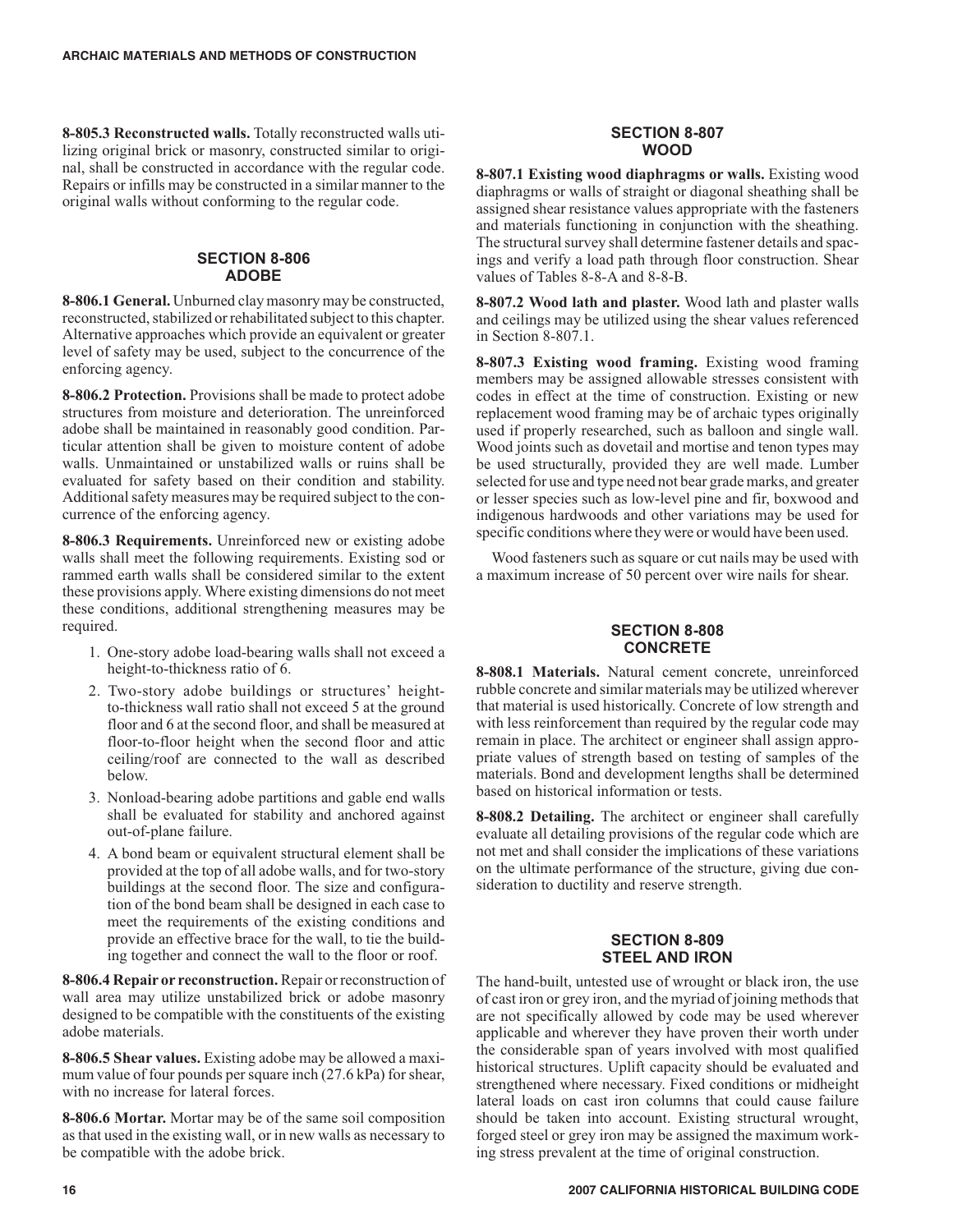#### **SECTION 8-810 HOLLOW CLAY TILE**

<span id="page-26-0"></span>The historical performance of hollow clay tile in past earthquakes shall be carefully considered in evaluating walls of hollow clay tile construction. Hollow clay tile bearing walls shall be evaluated and strengthened as appropriate for lateral loads and their ability to maintain support of gravity loads. Suitable protective measures shall be provided to prevent blockage of exit stairways, stairway enclosures, exit ways and public ways as a result of an earthquake.

#### **SECTION 8-811 VENEERS**

**8-811.1 Terra cotta and stone.** Terra cotta, cast stone and natural stone veneers shall be investigated for the presence of suitable anchorage. Steel anchors shall be investigated for deterioration or corrosion. New or supplemental anchorage shall be provided as appropriate.

**8-811.2 Anchorage.** Brick veneer with mechanical anchorage at spacings greater than required by the regular code may remain, provided the anchorages have not corroded. Nail strength in withdrawal in wood sheathing may be utilized to its capacity in accordance with code values.

#### **SECTION 8-812 GLASS AND GLAZING**

**8-812.1 Glazing subject to human impact.** Historical glazing material located in areas subject to human impact may be approved subject to the concurrence of the enforcing agency when alternative protective measures are provided. These measures may include, but not be limited to, additional glazing panels, protective film, protective guards or systems, and devices or signs which would provide adequate public safety.

**8-812.2 Glazing in fire-rated systems.** See Section 8-402.3.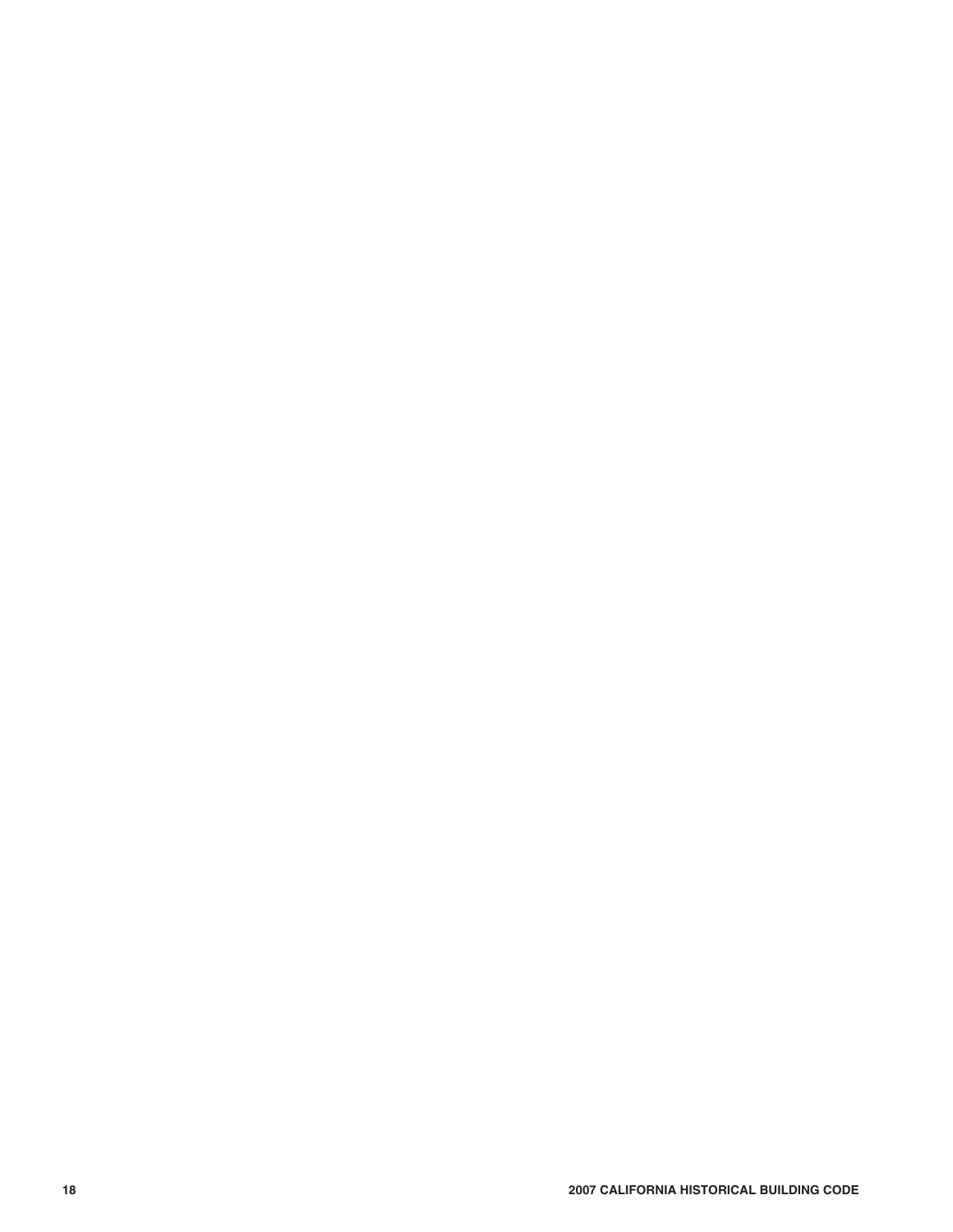#### **CHAPTER 8-9**

## <span id="page-28-0"></span>**MECHANICAL, PLUMBING AND ELECTRICAL REQUIREMENTS**

#### **SECTION 8-901 PURPOSE, INTENT AND SCOPE**

**8-901.1 Purpose.** The purpose of the CHBC is to provide regulations for the mechanical, plumbing and electrical systems of buildings designated as qualified historical buildings or properties. The CHBC requires enforcing agencies to accept any reasonable equivalent solutions to the regular code when dealing with qualified historical buildings or properties.

**8-901.2 Intent.** The intent of the CHBC is to preserve the integrity of qualified historical buildings or properties while providing a reasonable level of protection from fire, health and life-safety hazards (hereinafter referred to as safety hazards) for the building occupants.

**8-901.3 Scope.** The CHBC shall be applied in conjunction with the regular code whenever compliance with the regular code is required for qualified historical buildings or properties.

**8-901.4 Safety hazard.** No person shall permit any safety hazard to exist on premises under their control, or fail to take immediate action to abate such hazard. Existing systems which constitute a safety hazard when operational may remain in place, provided they are completely and permanently rendered inoperative. Safety hazards created by inoperative systems shall not be permitted to exist. Requirements of the regular code concerning general regulations shall be complied with, except that the enforcing agency shall accept solutions which do not cause a safety hazard.

**8-901.5 Energy conservation.** Qualified historical buildings or properties covered by this part are exempted from compliance with energy conservation standards. When new nonhistorical lighting and space conditioning system components, devices, appliances and equipment are installed, they shall comply with the requirements of Title 24, Part 6, *The California Energy Code*, except where the historical significance or character-defining features are threatened.

#### **SECTION 8-902 MECHANICAL**

**8-902.1 General.** Mechanical systems shall comply with the regular code unless otherwise modified by this chapter.

**8-902.1.1** The provisions of the CHBC shall apply to the acceptance, location, installation, alteration, repair, relocation, replacement or addition of any heating, ventilating, air conditioning, domestic incinerators, kilns or miscellaneous heat-producing appliances or equipment within or attached to a historical building.

**8-902.1.2** Existing systems which do not, in the opinion of the enforcing agency, constitute a safety hazard may remain in use.

**8-902.1.3** The enforcing agency may approve any alternative to the CHBC which would achieve equivalent life safety.

**8-902.2 Heating facilities.** All dwelling-type occupancies covered under this chapter shall be provided with heating facilities. Wood-burning or pellet stoves or fireplaces may be acceptable as heating facilities.

**8-902.3 Fuel oil piping and tanks.** Fuel oil piping and tanks shall comply with regular code requirements except that the enforcing agency may waive such requirements where the lack of compliance does not create a safety or environmental hazard.

**8-902.4 Heat-producing and cooling equipment.** Heat-producing and cooling equipment shall comply with the regular code requirements governing equipment safety, except that the enforcing agency may accept alternatives which do not create a safety hazard.

#### **8-902.5 Combustion air.**

**8-902.5.1** All fuel-burning appliances and equipment shall be provided a sufficient supply of air for proper fuel combustion, ventilation and draft hood dilution.

**8-902.5.2** The enforcing agency may require operational tests for combustion air systems which do not comply with applicable requirements of the regular code.

#### **8-902.6 Venting of appliances.**

**8-902.6.1** Every appliance required to be vented shall be connected to an approved venting system. Venting systems shall develop a positive flow adequate to convey all combustion products to the outside atmosphere.

**8-902.6.2** Masonry chimneys in structurally sound condition may remain in use for all fuel-burning appliances, provided the flue is evaluated and documentation provided that the masonry and grout are in good condition. Terra cotta chimneys and Type C metallic vents installed in concealed spaces shall not remain in use unless otherwise mitigated and approved on a case-by-case basis.

**8-902.6.3** The enforcing agency may require operational tests for venting systems which do not comply with applicable requirements of the regular code.

#### **8-902.7 Ducts.**

**8-902.7.1** New ducts shall be constructed and installed in accordance with applicable requirements of the regular code.

**8-902.7.2** Existing duct systems which do not comply with applicable requirements of the regular code and do not, in the opinion of the enforcing agency, constitute a safety or health hazard may remain in use.

#### **8-902.8 Ventilating systems.**

**8-902.8.1** Ventilating systems shall be installed so that no safety hazard is created.

**8-902.8.2** Grease hoods and grease hood exhaust systems shall be furnished and installed in accordance with applica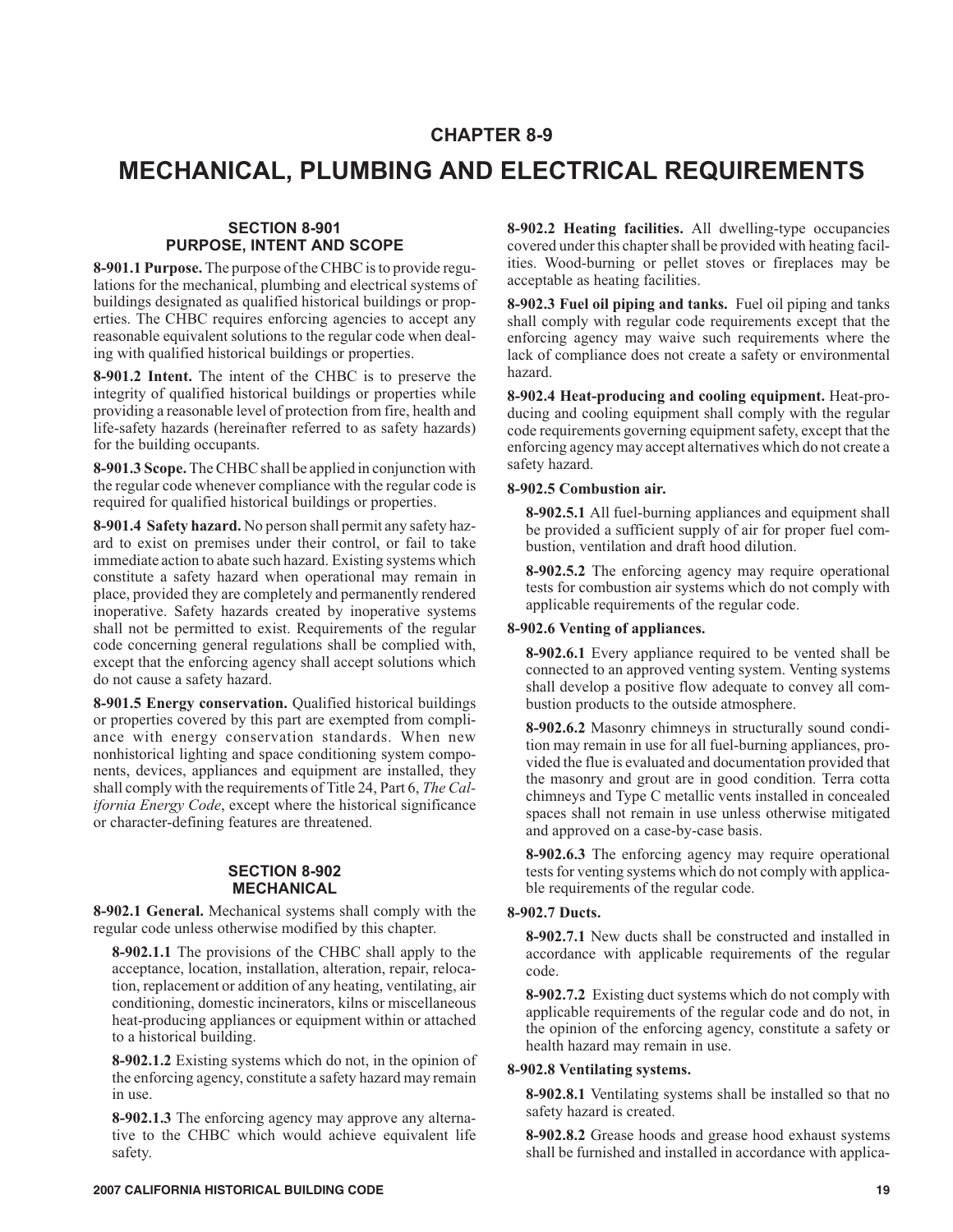<span id="page-29-0"></span>ble requirements of the regular code. Existing systems which are altered shall comply with the regular code.

#### **8-902.9 Miscellaneous equipment requirements.**

**8-902.9.1** The following appliances and equipment shall be installed so that no safety hazard is created: warm air furnaces, space heating equipment, vented decorative appliances, floor furnaces, vented wall furnaces, unit heaters, room heaters, absorption units, refrigeration equipment, duct furnaces, infrared radiant heaters, domestic incinerators, miscellaneous heat-producing appliances and water heaters.

**8-902.9.2** Storage-type water heaters shall be equipped with a temperature- and pressure-relief valve in accordance with applicable requirements of the regular code.

#### **SECTION 8-903 PLUMBING**

**8-903.1 General.** Plumbing systems shall comply with the regular code unless otherwise noted.

**8-903.1.1** The provisions of the CHBC shall apply to the acceptance, location, installation, alteration, repair, relocation, replacement or addition of any plumbing system or equipment within or attached to a historical building.

**8-903.1.2** Existing systems which do not, in the opinion of the enforcing agency, constitute a safety hazard may remain in use.

**8-903.1.3** The enforcing agency may approve any alternative to these regulations which achieves reasonably equivalent life safety.

#### **8-903.2 Residential occupancies.**

**8-903.2.1** Where toilet facilities are provided, alternative sewage disposal methods may be acceptable if approved by the local health department. In hotels, where private facilities are not provided, water closets at the ratio of one for each 15 rooms may be acceptable.

**8-903.2.2** Toilet facilities are not required to be on the same floor or in the same building as sleeping rooms. Water-flush toilets may be located in a building immediately adjacent to the sleeping rooms. When alternative sewage disposal methods are utilized, they shall be located a minimum distance from the sleeping rooms or other locations as approved by the local health department.

**8-903.2.3** Kitchen sinks shall be provided in all kitchens. The sink and countertop may be of any smooth nonabsorbent finish which can be maintained in a sanitary condition.

**8-903.2.4** Hand washing facilities shall be provided for each dwelling unit and each hotel guest room. A basin and pitcher may be acceptable as adequate hand washing facilities.

**8-903.2.5** Hot or cold running water is not required for each plumbing fixture, provided a sufficient amount of water is supplied to permit the fixture's normal operation.

**8-903.2.6** Bathtubs and lavatories with filler spouts less than 1 inch (25.4 mm) above the fixture rim may remain in use, provided there is an acceptable overflow below the rim.

**8-903.2.7** Original or salvage water closets, urinals and flushometer valves shall be permitted in qualified historical buildings or properties. Historically accurate reproduction, nonlow-consumption water closets, urinals and flushometer valves shall be permitted except where historically accurate fixtures that comply with the regular code are available.

**8-903.3 Materials.** New nonhistorical materials shall comply with the regular code requirements. The enforcing agency shall accept alternative materials which do not create a safety hazard where their use is necessary to maintain the historical integrity of the building.

**8-903.4 Drainage and vent systems.** Plumbing fixtures shall be connected to an adequate drainage and vent system. The enforcing agency may require operational tests for drainage and vent systems which do not comply with applicable requirements of the regular code. Vent terminations may be installed in any location which, in the opinion of the enforcing agency, does not create a safety hazard.

**8-903.5 Indirect and special wastes.** Indirect and special waste systems shall be installed so that no safety hazard is created. Chemical or industrial liquid wastes which may detrimentally affect the sanitary sewer system shall be pretreated to render them safe prior to discharge.

**8-903.6 Traps and interceptors.** Traps and interceptors shall comply with the regular code requirements except that the enforcing agency shall accept solutions which do not increase the safety hazard. Properly maintained "S" and drum traps may remain in use.

#### **8-903.7 Joints and connections.**

**8-903.7.1** Joints and connections in new plumbing systems shall comply with applicable requirements of the regular code.

**8-903.7.2** Joints and connections in existing or restored systems may be of any type that does not create a safety hazard.

**8-903.8 Water distribution.** Plumbing fixtures shall be connected to an adequate water distribution system. The enforcing agency may require operational tests for water distribution systems which do not comply with applicable requirements of regular code. Prohibited (unlawful) connections and cross connections shall not be permitted.

**8-903.9 Building sewers and private sewage disposal systems.** New building sewers and new private sewage disposal systems shall comply with applicable requirements of the regular code.

**8-903.10 Fuel-gas piping.** Fuel-gas piping shall comply with the regular code requirements except that the enforcing agency shall accept solutions which do not increase the safety hazard.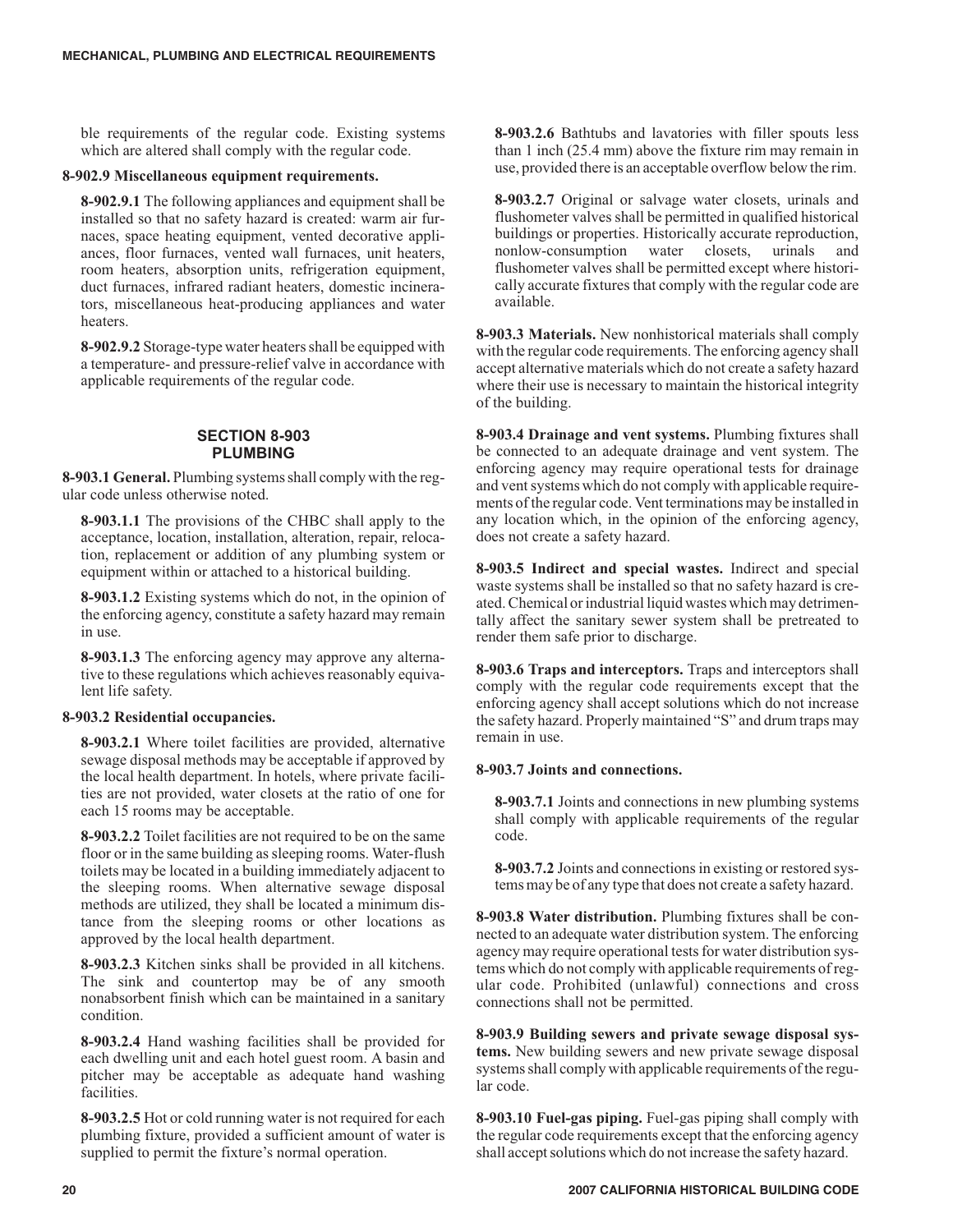#### **SECTION 8-904 ELECTRICAL**

<span id="page-30-0"></span>**8-904.1 General.** Electrical systems shall comply with the regular code unless otherwise permitted by this code, or approved by the authority having jurisdiction.

**8-904.1.1** The provisions of the CHBC shall apply to the acceptance, location, installation, alteration, repair, relocation, replacement or addition of any electrical system or portion thereof, the premise wiring, or equipment fixed in place as related to restoration within or attached to a qualified historical building or property.

**8-904.1.2** Existing systems, wiring methods and electrical equipment which do not, in the opinion of the enforcing agency, constitute a safety hazard may remain in use.

**8-904.1.3** The enforcing agency may approve any alternative to the CHBC which achieves equivalent safety.

**8-904.1.4** Archaic methods that do not appear in present codes may remain and may be extended if, in the opinion of the enforcing agency, they constitute a safe installation.

#### **8-904.2 Wiring methods.**

**8-904.2.1** Where existing branch circuits do not include an equipment grounding conductor and, in the opinion of the enforcing agency, it is impracticable to connect an equipment grounding conductor to the grounding electrode system, receptacle convenience outlets may remain the nongrounding type.

**8-904.2.2** Ground fault circuit interrupter (GFCI) protected receptacles shall be installed where replacements are made at receptacle outlets that are required to be so protected by the regular code in effect at the time of replacement. Metallic face plates shall either be grounded to the grounded metal outlet box or be grounded to the grounding-type device when used with devices supplied by branch circuits without equipment grounding conductors.

**8-904.2.3** Grounding-type receptacles shall not be used without a grounding means in an existing receptacle outlet unless GFCI protected. Existing nongrounding receptacles shall be permitted to be replaced with nongrounding or grounding-type receptacles where supplied through a ground fault circuit interrupter.

**8-904.2.4** Extensions of existing branch circuits without equipment-grounding conductors shall be permitted to supply grounding-type devices only when the equipment grounding conductor of the new extension is grounded to any accessible point on the grounding electrode system.

**8-904.2.5** Receptacle outlet spacing and other related distance requirements shall be waived or modified if determined to be impracticable by the enforcing agency.

**8-904.2.6** For the replacement of lighting fixtures on an existing nongrounded lighting outlet, or when extending an existing nongrounding lighting outlet, the following shall apply:

1. The exposed conductive parts of lighting fixtures shall be connected to any acceptable point on the grounding electrode system, or

2. The lighting fixtures shall be made of insulating material and shall have no exposed conductive parts.

**Exception:** Lighting fixtures mounted on electrically nonconductive ceilings or walls where located not less than either 8 feet (2438 mm) vertically or 5 feet (1524 mm) horizontally from grounded surfaces.

**8-904.2.7** Lighting load calculations for services and feeders may be based on actual loads as installed in lieu of the "watts per square foot" method.

**8-904.2.8** Determination of existing loads may be based on maximum demand recordings in lieu of calculations, provided all of the following are met:

- 1. Recordings are provided by the serving agency.
- 2. The maximum demand data is available for a one-year period.

**Exception:** If maximum demand data for a one-year period is not available, the maximum demand data shall be permitted to be based on the actual amperes continuously recorded over a minimum 30-day period by a recording ammeter connected to the highest loaded phase of the feeder or service. The recording should reflect the maximum demand when the building or space is occupied and include the measured or calculated load at the peak time of the year, including the larger of the heating or cooling equipment load.

- 3. There has been no change in occupancy or character of load during the previous 12 months.
- 4. The anticipated load will not change, or the existing demand load at 125 percent plus the new load does not exceed the ampacity of the feeder or rating of the service.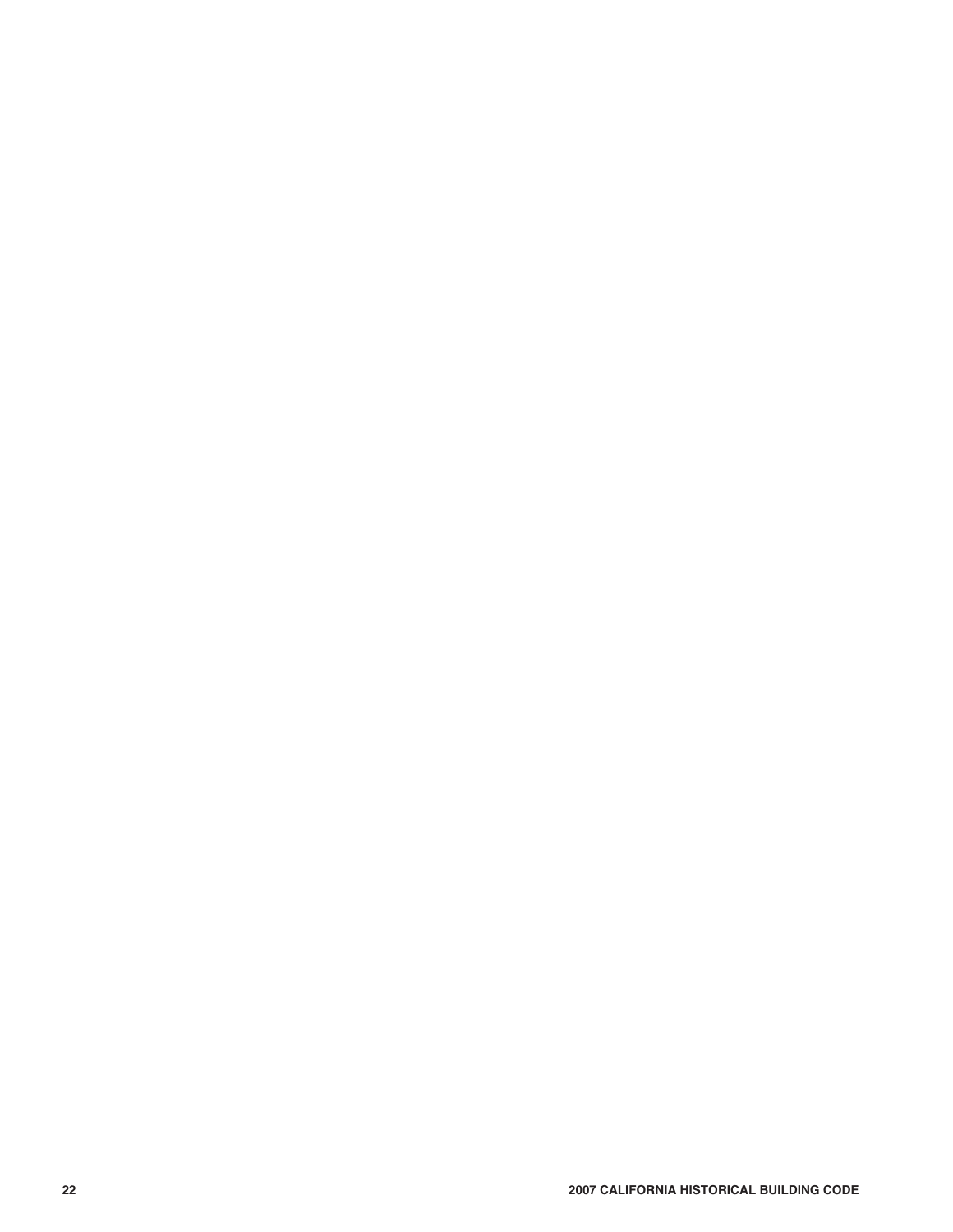#### **CHAPTER 8-10**

## <span id="page-32-0"></span>**QUALIFIED HISTORICAL DISTRICTS, SITES AND OPEN SPACES**

#### **SECTION 8-1001 PURPOSE AND SCOPE**

**8-1001.1 Purpose.** The purpose of this chapter is to provide regulations for the preservation, rehabilitation, restoration and reconstruction of associated historical features of qualified historical buildings, properties or districts (as defined in Chapter 8-2), and for which Chapters 8-3 through 8-9 of the CHBC may not apply.

**8-1001.2 Scope.** This chapter applies to the associated historical features of qualified historical buildings or properties such as historical districts that are beyond the buildings themselves which include, but are not limited to, natural features and designed site and landscape plans with natural and man-made landscape elements that support their function and aesthetics. This may include, but will not be limited to:

- 1. Site plan layout configurations and relationships (pedestrian, equestrian and vehicular site circulation, topographical grades and drainage, and use areas).
- 2. Landscape elements (plant materials, site structures other than the qualified historical building, bridges and their associated structures, lighting, water features, art ornamentation, and pedestrian, equestrian and vehicular surfaces).
- 3. Functional elements (utility placement, erosion control and environmental mitigation measures).

#### **SECTION 8-1002 APPLICATION**

**8-1002.1** The CHBC shall apply to all sites and districts and their features associated with qualified historical buildings or qualified historical districts as outlined in 8-1001.2 Scope.

**8-1002.2** Where the application of regular code may impact the associated features of qualified historical properties beyond their footprints, by work performed secondarily, those impacts shall also be covered by the CHBC.

**8-1002.3** This chapter shall be applied for all issues regarding code compliance or other standard or regulation as they affect the purpose of this chapter.

**8-1002.4** The application of any code or building standard shall not unduly restrict the use of a qualified historical building or property that is otherwise permitted pursuant to Chapter 8-3 and the intent of the *State Historical Building Code*, Section 18956.

#### **SECTION 8-1003 SITE RELATIONS**

The relationship between a building or property and its site, or the associated features of a district (including qualified historical landscape), site, objects and their features are critical components that may be one of the criteria for these buildings and properties to be qualified under the CHBC. The CHBC recognizes the importance of these relationships. This chapter shall be used to provide context sensitive solutions for treatment of qualified historical buildings, properties, district or their associated historical features, or when work to be performed secondarily impacts the associated historical features of a qualified historical building or property.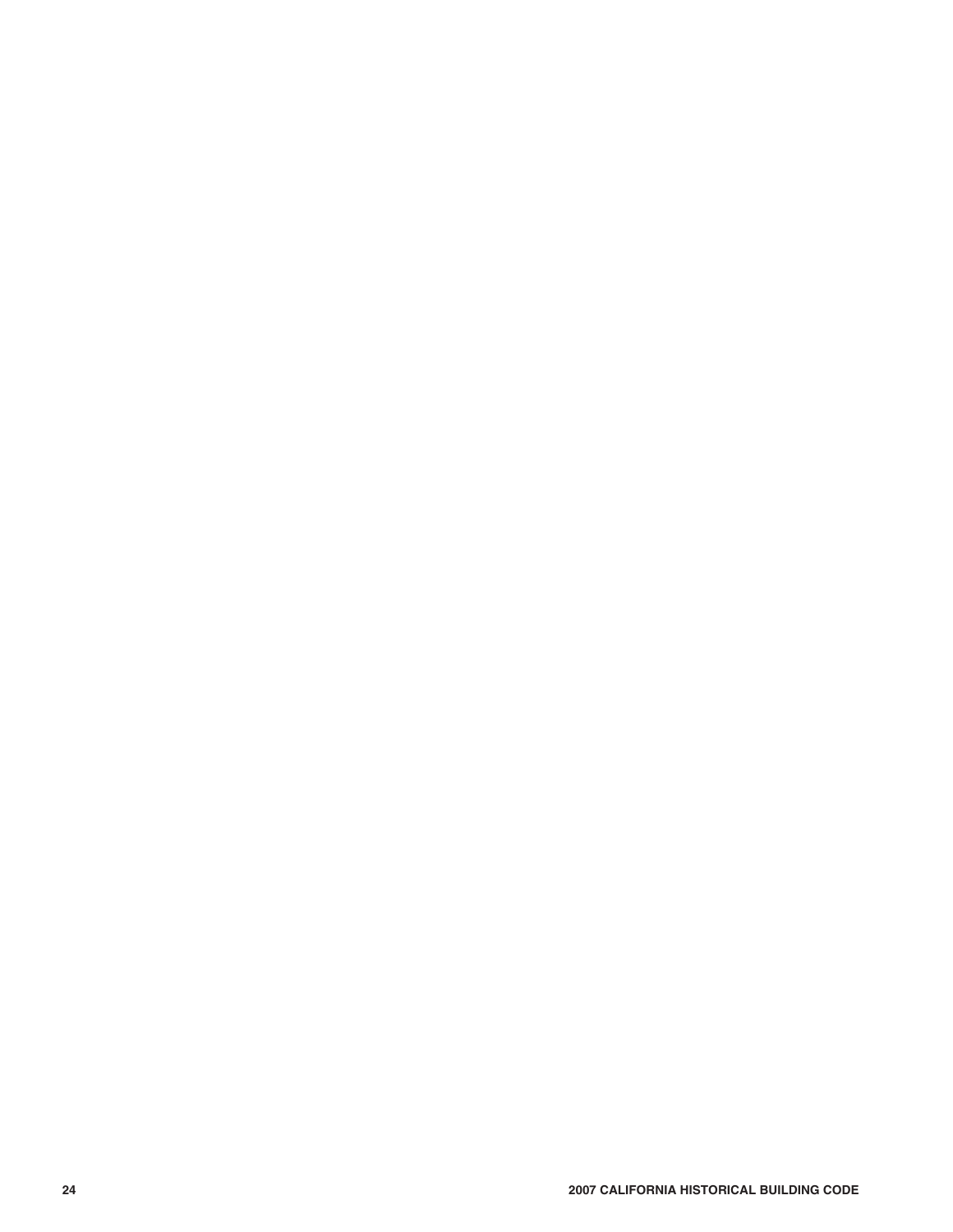## **APPENDIX A**

#### **CHAPTER 8-1**

<span id="page-34-0"></span>When modification must be made to qualified historical buildings and properties, the CHBC is intended to work in conjunction with the United States Secretary of Interior Standards for the Treatment of Historic Properties with Guidelines for Preserving, Rehabilitating, Restoring and Reconstructing Historic Buildings and the Secretary of Interior's Standards for the Treatment of Historic Properties with Guidelines for the Treatment of Cultural Landscapes.

## **CHAPTER 8-6**

#### **TABLE 1—PROVISION APPLICABILITY**

|                                                                                                                                                                                                                                                                                                                                                                                                   | <b>Title II</b><br><b>Public Entities</b> | <b>Title III</b><br><b>Private Entities</b> | <b>Title III</b><br><b>Barrier</b><br>Removal |
|---------------------------------------------------------------------------------------------------------------------------------------------------------------------------------------------------------------------------------------------------------------------------------------------------------------------------------------------------------------------------------------------------|-------------------------------------------|---------------------------------------------|-----------------------------------------------|
| <b>SECTION 8-601 PURPOSE, INTENT, SCOPE</b>                                                                                                                                                                                                                                                                                                                                                       | Applies                                   | Applies                                     | Applies                                       |
| 8-601.1 Purpose. The purpose of the CHBC is to provide alternative regulations to<br>facilitate access and use by persons with disabilities to and throughout facilities<br>designated as qualified historical buildings or properties. These regulations require<br>enforcing agencies to accept alternatives to regular code when dealing with qualified<br>historical buildings or properties. |                                           |                                             |                                               |
| 8-601.2 Intent. The intent of this chapter is to preserve the integrity of qualified<br>historical buildings and properties while providing access to and use by people with<br>disabilities.                                                                                                                                                                                                     |                                           |                                             |                                               |
| 8-601.3 Scope. The CHBC shall apply to every qualified historical building or property<br>that is required to provide access to people with disabilities.                                                                                                                                                                                                                                         |                                           |                                             |                                               |
| 1. Provisions of this chapter do not apply to new construction or<br>reconstruction/replicas of historical buildings.                                                                                                                                                                                                                                                                             |                                           |                                             |                                               |
| 2. Where provisions of this chapter apply to alteration of qualified historical<br>buildings or properties, alteration is defined in <i>California Building Code</i> (CBC),<br>Chapter 2, Definitions and Abbreviations. $202 - A$ . Alter or Alteration.                                                                                                                                         |                                           |                                             |                                               |
| 8-601.4 General application. The provisions in the CHBC apply to local, state and federal<br>governments (Title II entities); alteration of commercial facilities and places of public<br>accommodation (Title III entities); and barrier removal in commercial facilities and places<br>of public accommodation (Title III entities). Except as noted in this chapter.                           |                                           |                                             |                                               |
| <b>SECTION 8-602 - BASIC PROVISIONS</b>                                                                                                                                                                                                                                                                                                                                                           | Applies                                   | Applies                                     | Applies                                       |
| 8-602.1 Regular code. The regular code for access for people with disabilities (Title 24,<br>Part 2, Vol.1, Chapter 11B) shall be applied to qualified historical buildings or properties<br>unless strict compliance with the regular code will threaten or destroy the historical<br>significance or character-defining features of the building or property.                                   |                                           |                                             |                                               |
| 8-602.2 Alternative provisions. If the historical significance or character-defining<br>features are threatened, alternative provisions for access may be applied pursuant to this<br>chapter, provided the following conditions are met:                                                                                                                                                         |                                           |                                             |                                               |
| 1. These provisions shall be applied only on an item-by-item or case-by-case basis.                                                                                                                                                                                                                                                                                                               |                                           |                                             |                                               |
| 2. Documentation is provided, including meeting minutes or letters, stating the<br>reasons for the application of the alternative provisions. Such documentation shall<br>be retained in the permanent file of the enforcing agency.                                                                                                                                                              |                                           |                                             |                                               |

*(continued)*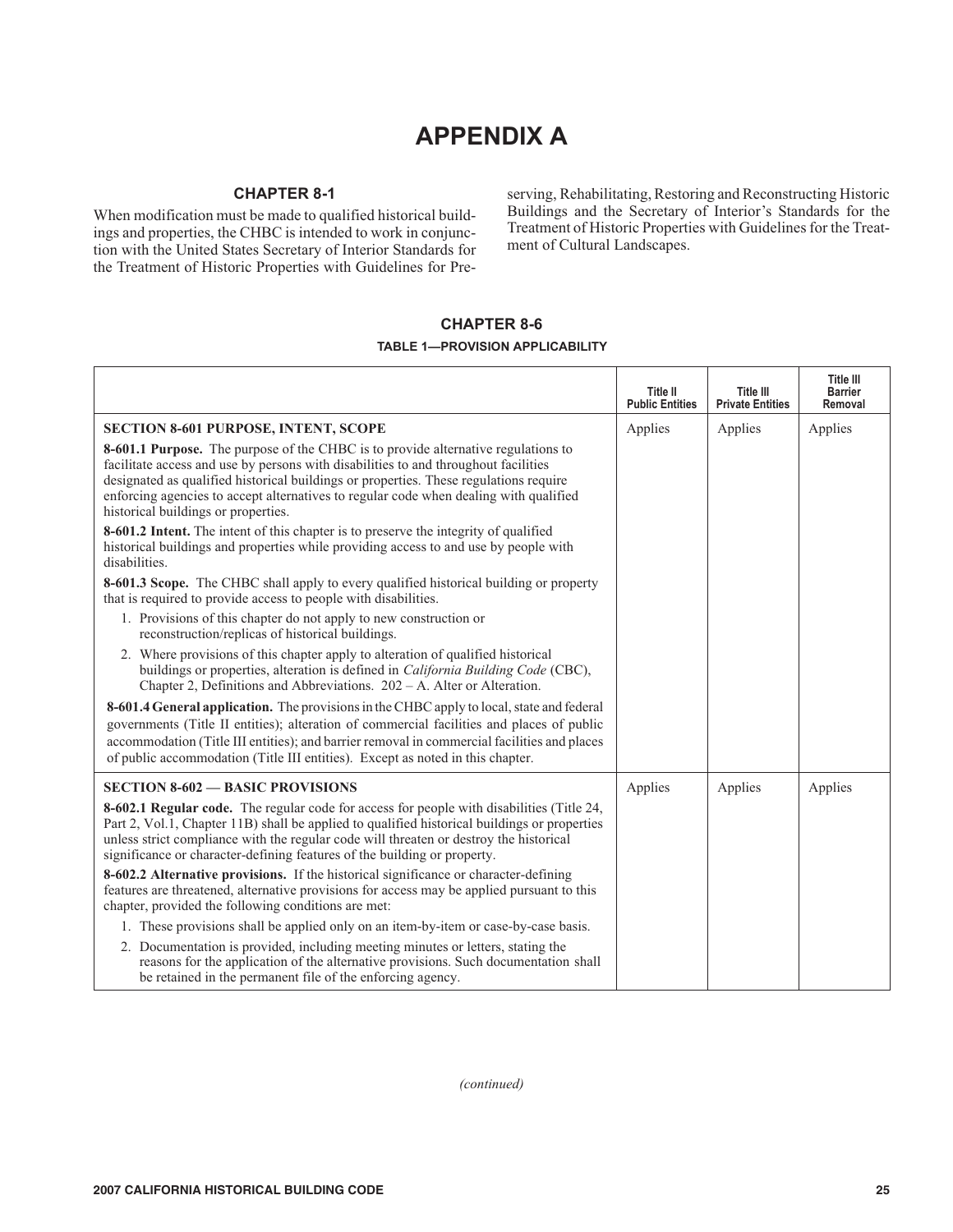| TABLE 1-PROVISION APPLICABILITY-continued |
|-------------------------------------------|
|-------------------------------------------|

|                                                                                                                                                                                                                                                                                                   | Title II<br><b>Public Entities</b> | Title III<br><b>Private Entities</b> | <b>Title III</b><br><b>Barrier</b><br>Removal |
|---------------------------------------------------------------------------------------------------------------------------------------------------------------------------------------------------------------------------------------------------------------------------------------------------|------------------------------------|--------------------------------------|-----------------------------------------------|
| <b>SECTION 8-603 - ALTERNATIVES</b>                                                                                                                                                                                                                                                               |                                    |                                      |                                               |
| 8-603.1 Alternative minimum standards. The alternative minimum standards for<br>alterations of qualified historical buildings or facilities are contained in Section 4.1.7(3)<br>of ADA Standards for Accessible Design, as incorporated and set forth in federal<br>regulation 28 C.F.R. Pt. 36. | Applies                            | Applies                              | Applies                                       |
| 8-603.2 Entry. These alternatives do not allow exceptions for the requirement of level<br>landings in front of doors, except as provided in Section 8-603.4.                                                                                                                                      | Applies                            | Applies                              | Applies                                       |
| 1. Access to any entrance used by the general public and no further than 200 feet<br>(60 960 mm) from the primary entrance.                                                                                                                                                                       |                                    |                                      |                                               |
| 2. Access at any entrance not used by general public but open and unlocked with<br>directional signs at the primary entrance and as close as possible to, but no further<br>than 200 feet (60 960 mm) from, the primary entrance.                                                                 |                                    |                                      |                                               |
| 3. The accessible entrance shall have a notification system. Where security is a<br>problem, remote monitoring may be used.                                                                                                                                                                       |                                    |                                      |                                               |
| 8-603.3 Doors. Alternatives listed in order of priority are:                                                                                                                                                                                                                                      | Does not                           | Does not                             | Applies                                       |
| 1. Single-leaf door which provides a minimum 30 inches (762 mm) of clear opening.                                                                                                                                                                                                                 | apply                              | apply                                |                                               |
| 2. Single-leaf door which provides a minimum $29^{1/2}$ inches (749 mm) clear opening.                                                                                                                                                                                                            |                                    |                                      |                                               |
| 3. Double door, one leaf of which provides a minimum $29^{1/2}$ inches (749 mm) clear<br>opening.                                                                                                                                                                                                 |                                    |                                      |                                               |
| 4. Double doors operable with a power-assist device to provide a minimum $29^{1/2}$<br>inches (749 mm) clear opening when both doors are in the open position.                                                                                                                                    |                                    |                                      |                                               |
| Exception: Alternatives in this section do not apply to alteration of commercial facil-<br>ities and places of public accommodation (Title III entities).                                                                                                                                         |                                    |                                      |                                               |
| 8-603.4 Power-assisted doors. Power-assisted door or doors may be considered an<br>equivalent alternative to level landings, strikeside clearance and door-opening forces<br>required by regular code.                                                                                            | Applies                            | Applies                              | Applies                                       |
| 8-603.5 Toilet rooms. In lieu of separate-gender toilet facilities as required in the<br>regular code, an accessible unisex toilet may be designated.                                                                                                                                             | Applies                            | Applies                              | Applies                                       |
| 8-603.6 Exterior and interior ramps and lifts. Alternatives listed in order of priority<br>are:                                                                                                                                                                                                   | Applies                            | Applies                              | Applies                                       |
| 1. A lift or a ramp of greater than standard slope but no greater than 1:10, for<br>horizontal distances not to exceed 5 feet (1525 mm). Signs shall be posted at<br>upper and lower levels to indicate steepness of the slope.                                                                   |                                    |                                      |                                               |
| 2. Access by ramps of 1:6 slope for horizontal distance not to exceed 13 inches (330)<br>mm). Signs shall be posted at upper and lower levels to indicate steepness of the<br>slope.                                                                                                              |                                    |                                      |                                               |

*(continued)*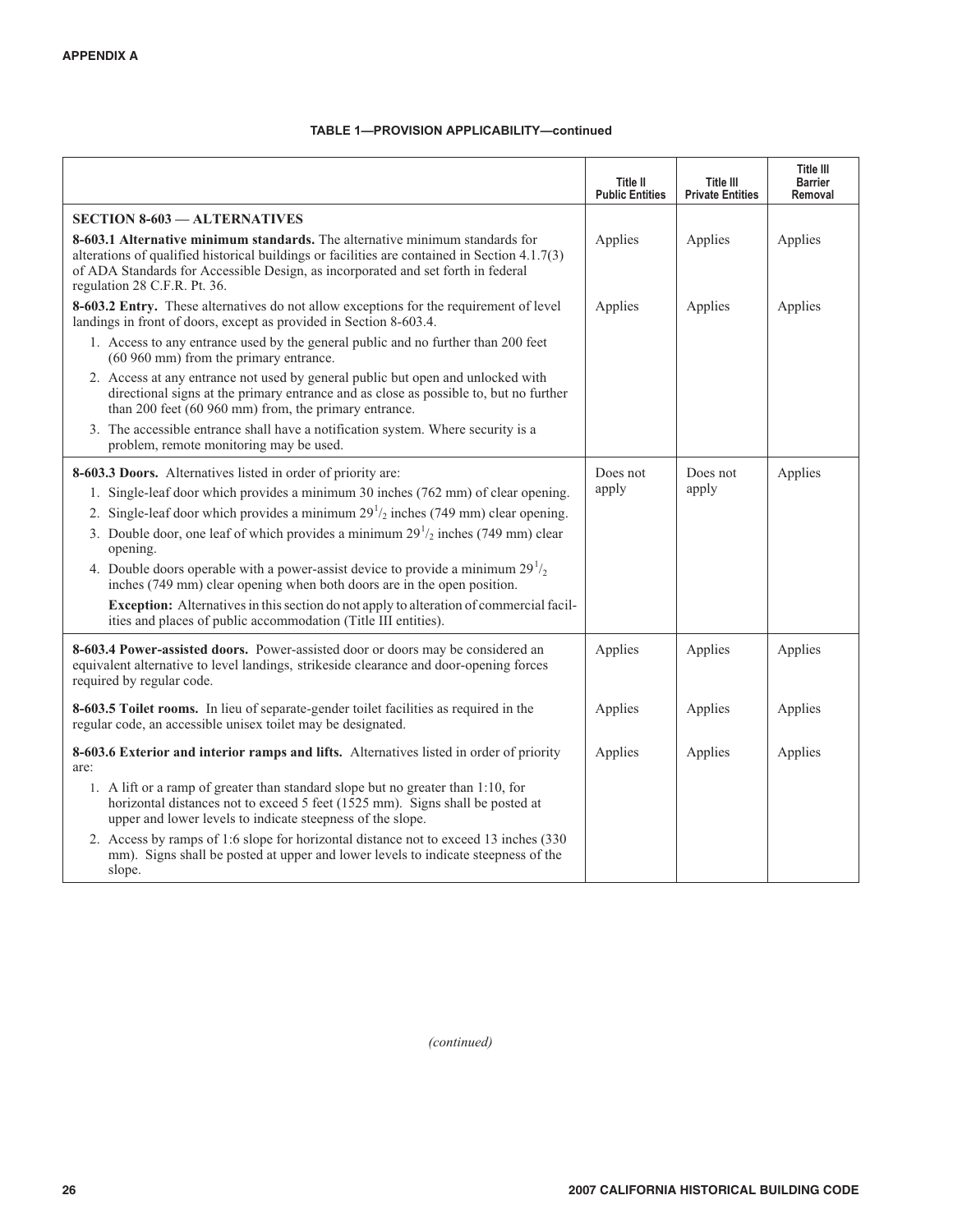|                                                                                                                                                                                                                                                                                                                                                                                                                                                                                                                                                                                                                                                                                                                                                                                                                                                                                                                                                                                                                                                                                                                                                                                                                                                                                                                                                                                                                                                                                                                                                                                                                                                                             | <b>Title II</b><br><b>Public</b><br><b>Entities</b> | Title III<br><b>Private Entities</b>                                                                                                                                                                                                                                                                                                                                                       | Title III<br><b>Barrier</b><br>Removal |
|-----------------------------------------------------------------------------------------------------------------------------------------------------------------------------------------------------------------------------------------------------------------------------------------------------------------------------------------------------------------------------------------------------------------------------------------------------------------------------------------------------------------------------------------------------------------------------------------------------------------------------------------------------------------------------------------------------------------------------------------------------------------------------------------------------------------------------------------------------------------------------------------------------------------------------------------------------------------------------------------------------------------------------------------------------------------------------------------------------------------------------------------------------------------------------------------------------------------------------------------------------------------------------------------------------------------------------------------------------------------------------------------------------------------------------------------------------------------------------------------------------------------------------------------------------------------------------------------------------------------------------------------------------------------------------|-----------------------------------------------------|--------------------------------------------------------------------------------------------------------------------------------------------------------------------------------------------------------------------------------------------------------------------------------------------------------------------------------------------------------------------------------------------|----------------------------------------|
| <b>SECTION 8-604 - EQUIVALENT FACILITATION</b><br>Use of other designs and technologies, or deviation from particular technical and<br>scoping requirements, are permitted if the application of the alternative provisions<br>contained in Section 8-603 would threaten or destroy the historical significance or<br>character-defining features of the qualified historical building or property.<br>1. Such alternatives shall be applied only on an item-by-item or case-by-case basis.<br>2. Access provided by experiences, services, functions, materials and resources<br>through methods including, but not limited to, maps, plans, videos, virtual reality<br>and related equipment, at accessible levels. The alternative design and/or<br>technologies used will provide substantially equivalent or greater accessibility to,<br>and usability of, the facility.<br>3. The official charged with the enforcement of the standards shall document the<br>reasons for the application of the design and/or technologies and their effect on<br>the historical significance or character-defining features. Such documentation<br>shall be in accordance with Section 8-602.2, Item 2, and shall include the<br>opinion and comments of state or local accessibility officials, and the opinion<br>and comments of representative local groups of people with disabilities. Such<br>documentation shall be retained in the permanent file of the enforcing agency.<br>Copies of the required documentation should be available at the facility upon<br>request.<br>Note: For commercial facilities and places of public accommodation (Title III enti-<br>ties). | Applies                                             | <b>Waivers</b><br>If a builder<br>applies for a<br>waiver of an<br><b>ADA</b><br>accessibility<br>requirement for<br>an element of a<br>building, he or<br>she will not be<br>entitled to<br>certification's<br>rebuttable<br>evidence of<br>compliance for<br>that element.<br>This limitation<br>on the<br>certification<br>determination<br>should be noted<br>in any<br>publication of | Applies                                |
| Equivalent facilitation for an element of a building or property when applied as a<br>waiver of an ADA accessibility requirement will not be entitled to the Federal<br>Department of Justice certification of this code as rebuttable evidence of compliance<br>for that element.                                                                                                                                                                                                                                                                                                                                                                                                                                                                                                                                                                                                                                                                                                                                                                                                                                                                                                                                                                                                                                                                                                                                                                                                                                                                                                                                                                                          |                                                     | Chapter 8-6 if<br>certification is<br>granted.                                                                                                                                                                                                                                                                                                                                             |                                        |

#### **TABLE 1—PROVISION APPLICABILITY—continued**

**Notes:** The regular code for Chapter 8-6 is contained in Title 24, Part 2, Vol.1, Chapter 11, which contain standards for new construction. Provisions of this chapter may be used in conjunction with all other provisions of the regular code and ADA regulations.